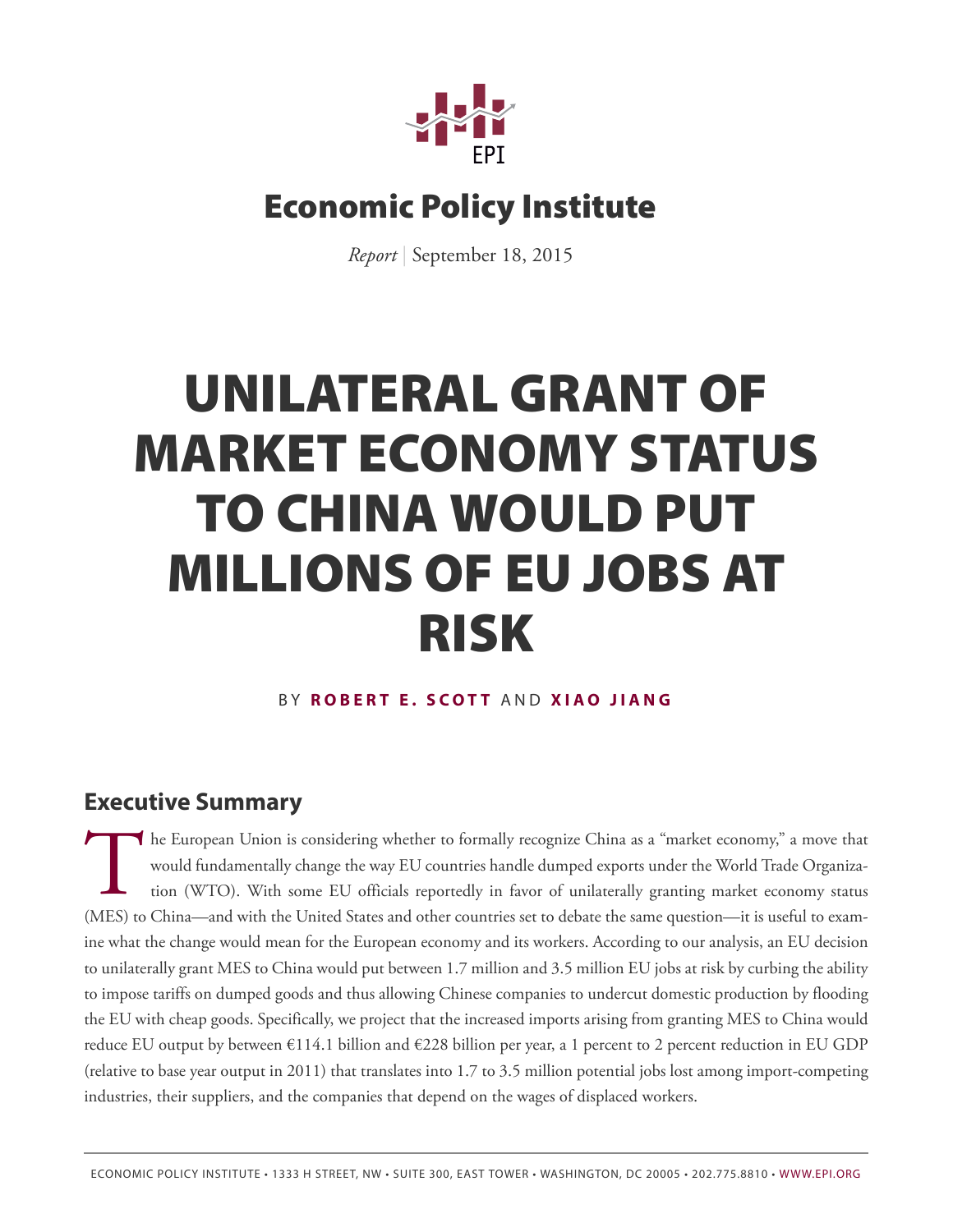In addition to these direct and indirect jobs at risk, granting MES to China would put up to 2.7 million direct jobs at risk in a group of highly import-sensitive industries. The job losses estimated in this report are above and beyond jobs already lost due to rising EU trade deficits with China, and additional job displacement that will result from trend growth in bilateral trade deficits in the future. Already over the last decade and a half, EU imports from China increased nearly fivefold between 2000 and 2015, rising from €74.6 billion in 2000 to an estimated €359.6 billion in 2015, an increase of 11.1 percent per year.

The estimates in this report are based on the assumption that the decision to grant MES to China would increase manufactured imports from China by between 25 percent and 50 percent from their base level in 2011 (and above trend growth) over the medium term (in the first three to five years after MES is granted). This assumption is highly conservative for reasons outlined in this report. In brief, this study finds that granting MES to China would affect the EU in the following ways:

- Increase EU imports of manufactured commodities by between  $\epsilon$ 71.3 billion and  $\epsilon$ 142.5 billion, or more. The growth of imports would increase EU trade deficits, reducing EU GDP by between €114.1 billion and €228.0 billion (1.0 percent to 2.0 percent of GDP) in the first three to five years after MES is granted, and eliminate 1,745,400 to 3,490,900 EU jobs (0.9 percent to 1.8 percent of total EU employment).
- Put 478,600 to 957,300 jobs directly at risk due to increased imports from China; an additional 537,100 to 1,074,100 jobs indirectly at risk in supplier industries, including manufacturing, commodity, and service industries; and, through the loss of wages supported by these direct and indirect jobs, potentially eliminate an additional 729,800 to 1,459,700 respending jobs throughout the EU economy. These totals could increase due to the threat of increased imports in import-sensitive industries, discussed below.
- Potentially eliminate between 779,300 and 1,558,700 jobs in manufacturing (2.4 percent to 4.8 percent of total manufacturing employment), representing the largest number of jobs at risk of any major industry. Within manufacturing, the largest potential losses would be in textiles and apparel, with 187,000 to 374,000 jobs at risk—7.8 percent to 15.5 percent of total employment in textiles and apparel. Other manufacturing industries with large numbers of jobs at risk would include computer, electronic, and optical products, with 143,900 to 287,900 at-risk jobs, representing 9.2 percent to 18.3 percent of total industry employment; furniture, with 92,500 to 185,000 jobs at risk, representing 4.1 percent to 8.2 percent of total industry employment; and fabricated metal products, with 58,900 jobs to 117,800 jobs at risk, representing 1.6 percent to 3.2 percent of total industry employment.
- **Place large numbers of jobs at risk in industries outside of manufacturing, including wholesale and retail trade** (252,600 to 505,300 jobs, or 0.9 percent to 1.7 percent of total industry employment); and public, social, and related services (225,000 to 450,000 jobs, or 0.3 percent to 0.6 percent of total industry employment).
- Create the biggest number of potential job losses in the four largest EU economies. Germany has the largest number of jobs at risk (319,700 to 639,200 jobs), followed by Italy (208,100 to 416,200 jobs), the United Kingdom (193,400 to 386,800 jobs), and France (183,300 to 366,800 jobs). These four countries are also hard hit when measured by jobs at risk as a share of total employment, though the rankings shift slightly, with Italy at the top (jobs at risk constituting 0.9 percent to 1.9 percent of total employment), followed by Germany (0.8 percent to 1.7 percent of total employment), France (0.7 percent to 1.5 percent of total employment), and the United Kingdom (0.7 percent to 1.4 percent of total employment). The next four countries, in terms of total jobs at risk, are Poland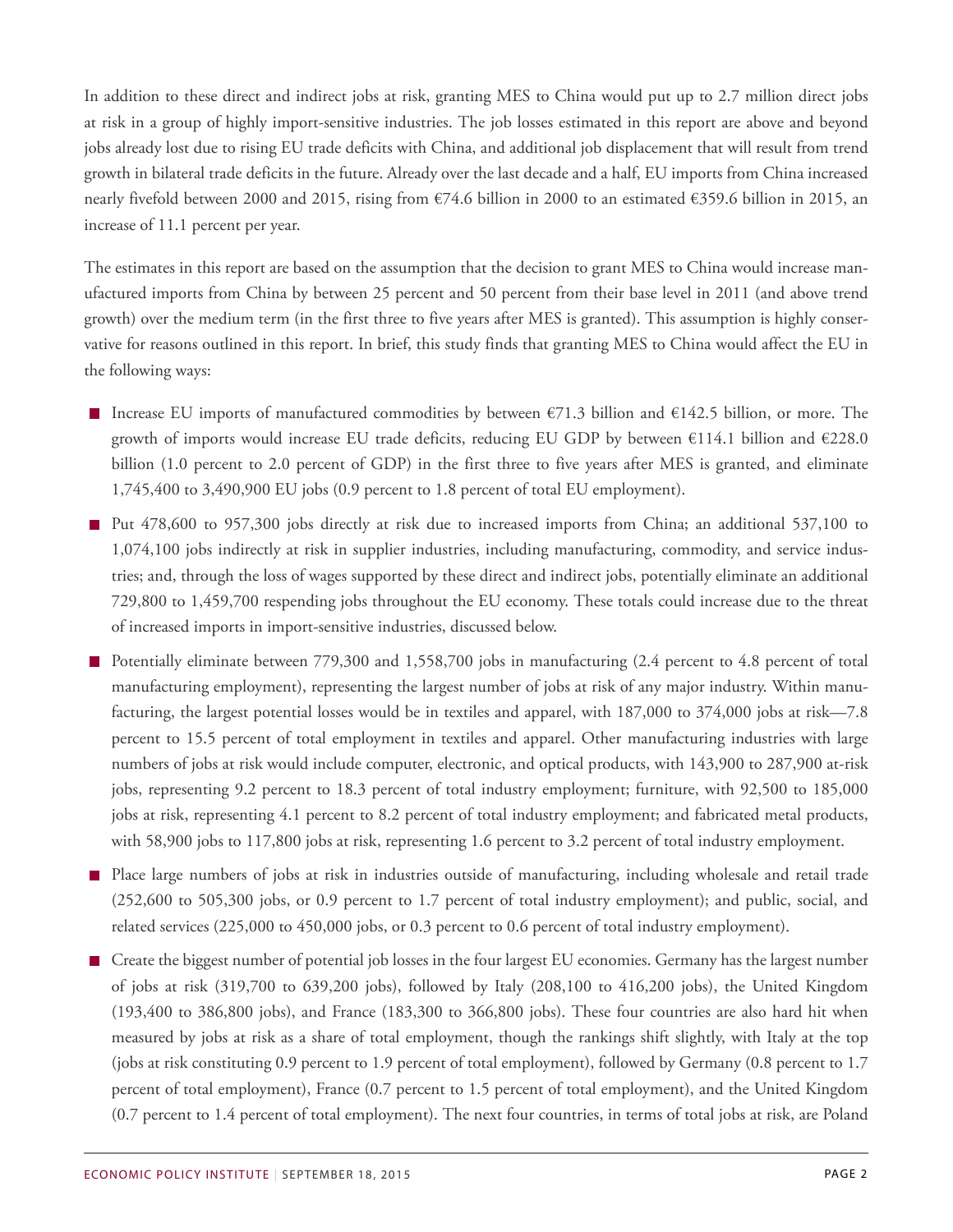(145,100 to 290,100 jobs), Spain (136,600 to 273,300 jobs), Romania (100,100 to 200,100 jobs) and the Netherlands (52,000 to 104,000 jobs).

- $\blacksquare$  Have the biggest impact, in terms of the number of jobs at risk as a share of total employment, in the 10 countries in Central Europe. The top 10 hardest hit when ranked by jobs at risk as a share of total employment are led by Bulgaria (1.3 percent to 2.7 percent of total jobs), Romania (1.2 percent to 2.5 percent of total jobs), and Hungary (1.1 percent to 2.2 percent of total jobs). However, most of those countries are relatively small and have relatively few total jobs at risk. The largest countries in this group are Poland (where the 145,100 to 290,100 jobs at risk constitute 1.0 to 1.9 percent of total employment), Romania (100,100 to 200,100 jobs at risk constituting 1.2 percent to 2.5 percent of jobs), and the Czech Republic (46,900 to 93,900 jobs at risk, constituting 1.0 percent to 2.0 percent of total employment).
- Put an additional 2.7 million workers in a handful of highly vulnerable industries also directly at risk. The list of vulnerable industries includes motor vehicle parts (1.2 million jobs at risk), paper and paper products (647,000 jobs at risk), steel (350,000 jobs at risk), ceramics (338,000 jobs at risk), glass (100,000 jobs at risk), aluminum (80,000 jobs at risk), bicycles and parts (28,000 jobs at risk), and additional jobs in other industries such as chemicals and solar cells, which are at risk due to excess capacity and production in China. Job losses in these industries would also lead to up- and down-stream losses in supplier industries, and to multiplier losses due to the loss of wages. Thus, total job losses if the EU decides to grant MES to China could easily exceed the total of 3.5 million jobs at risk identified above.

### **Background**

The European Union and other members of the WTO—including the United States—are currently considering whether to grant market economy status to China, with some EU officials reportedly leaning in favor of a unilateral grant of MES status to China (Dalton 2015). When China joined the WTO, the terms of its "Protocol of Accession" allowed other WTO members to "ignore Chinese prices and costs in anti-dumping (AD) cases and instead base the calculation of dumping margins using external benchmarks" (Hufbauer and Cimino 2015). Those benchmarks include input prices published by the World Bank, or (in the case of the EU) the costs of a surrogate firm in another country making the same product. This clause effectively allowed other countries to apply to China anti-dumping cases the "nonmarket economy" (NME) methodologies long in place for use in anti-dumping cases against imports from other communist countries. NME methodologies essentially result in much higher duties on Chinese imports in antidumping cases than would be assessed if China were treated as a market economy.

<span id="page-2-0"></span>While Chinese officials have argued that the provisions of China's WTO accession agreement require that all member governments accord China market economy status on December 11, 2016, prominent analysts and trade lawyers dis-agree (Hufbauer and Cimino 20[1](#page-14-0)5, O'Connor 2011, Miranda 2014).<sup>1</sup>

With MES status, China could avoid effective enforcement of anti-dumping laws in the EU, U.S., and other countries because authorities in anti-dumping investigations would be required to start with the presumption that prices and costs in that country are market determined, resulting in much lower or even zero duties in anti-dumping cases. In addition, if the EU decided to grant MES to China, it would also eliminate the threat that duties could be imposed on tens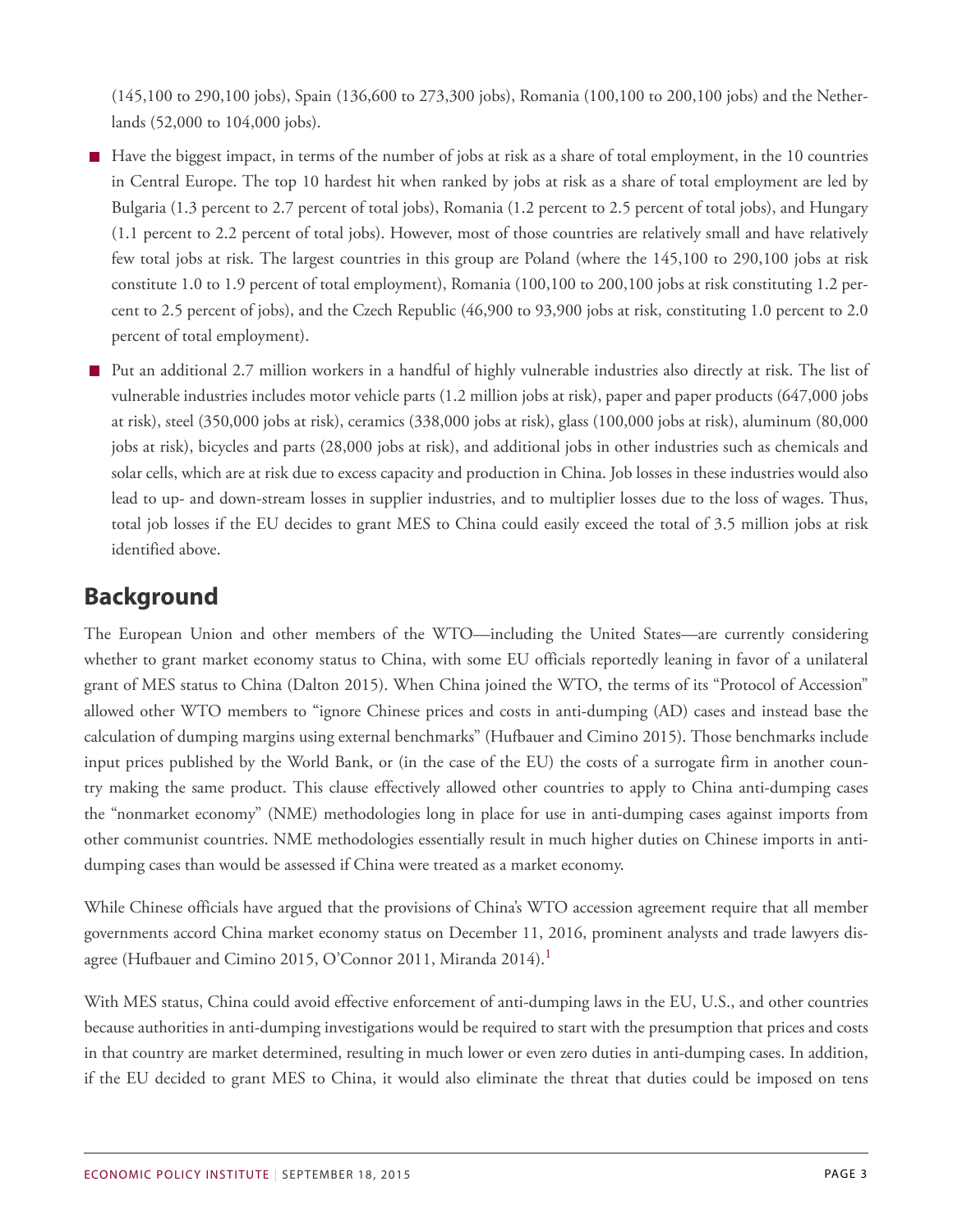of thousands of China-manufactured products that benefit from depressed or subsidized input costs. Thus, Chinese exporters could lower prices substantially without fear of engendering anti-dumping complaints.

China has used extensive subsidies of basic inputs, including energy, raw materials, land, and the cost of capital, to support production and exports in a wide range of industries including steel, paper, glass, and auto parts (Haley 2008, 2009, 2010, and 2012). The Chinese central government and political authorities have maintained extensive controls over the economy through 71 detailed five-year plans, 22 national industrial-sector plans, and provincial and local governments have been extensively involved in implementing these national plans as well as their own local plans (Taube and Schmidkonz 2015). In addition, currency manipulation by China has acted as a subsidy to China's exports to the EU and other countries, and a tax on EU exports to China, and to all other countries where EU products compete with those from China (Scott [2](#page-14-1)014, 2015a, 2015b).<sup>2</sup> Currency manipulation adds a wedge between costs and prices in China and those in other countries, and provides a further justification for treatment of China as a nonmarket economy in anti-dumping cases.

<span id="page-3-0"></span>These subsidies and support policies, plus rapid growth of planned investments in "leading and pillar" industries in China's five-year development plans (British Chamber of Commerce in China 2011), have led to sustained overproduction and substantial excess capacity in a number of Chinese industries, including steel, aluminum, bicycles and parts, ceramics, glass, motor vehicle parts, paper and paper products, semiconductors, photovoltaic solar cells, and other renewable energy products (such as wind turbines) (Stewart at al. 2014). This has resulted in many anti-dumping and anti-subsidy cases against Chinese manufacturers in countries around the world. At the end of 2014, the EU had 81 anti-dumping measures and 13 anti-subsidy measures in force, and 54 of those measures, or nearly three-fifths of the total, involved products from China (European Commission 2015i). As of September 1, 2015, the United States had 129 active anti-dumping and countervailing duty orders in force against China, more than any other country and well over one-third (39.7 percent) of all orders in place in the U.S. (USITC 2015a). Anti-dumping orders were in force in a much larger share of total cases in both the EU and in the U.S., and anti-subsidy orders were applied to only a small share of products under unfair trade orders in both areas. $^3$  $^3$  In the United States, a considerable share of orders in force against China likely involve U.S. steel producers, who alone filed more than 40 anti-dumping and countervailing duty cases in 2013 and the first two months of 2014 (Stewart et al. 2014*).*

<span id="page-3-1"></span>A decision to grant MES to China would expose producers in the European Union, United States, and other countries to a flood of cheap products from China. The *Wall Street Journal* reports that, according to industry sources, "Granting China market-economy treatment would leave European manufacturers with few tools to protect themselves." "This is the mother of all trade issues now," a senior official of the European steel industry told the *Journal.* "We would have to function in a constantly depressed price environment," he said (Dalton 2015).

A study for the Swedish National Board of Trade (Detlof and Fridh 2006), found that anti-dumping duties imposed on products of companies that are treated as operating under market economy conditions are nearly 30 percentage points lower on average than duties imposed on products of those that are not. As noted in the study, China is the most often targeted NME in anti-dumping investigations. This difference in margins can be taken as the immediate consequence of granting market status to China: the anti-dumping duties applied to imports from China would fall from around 40 percent to 10 percent or less. Another consequence of the grant of MES would be a certain reduction in the number of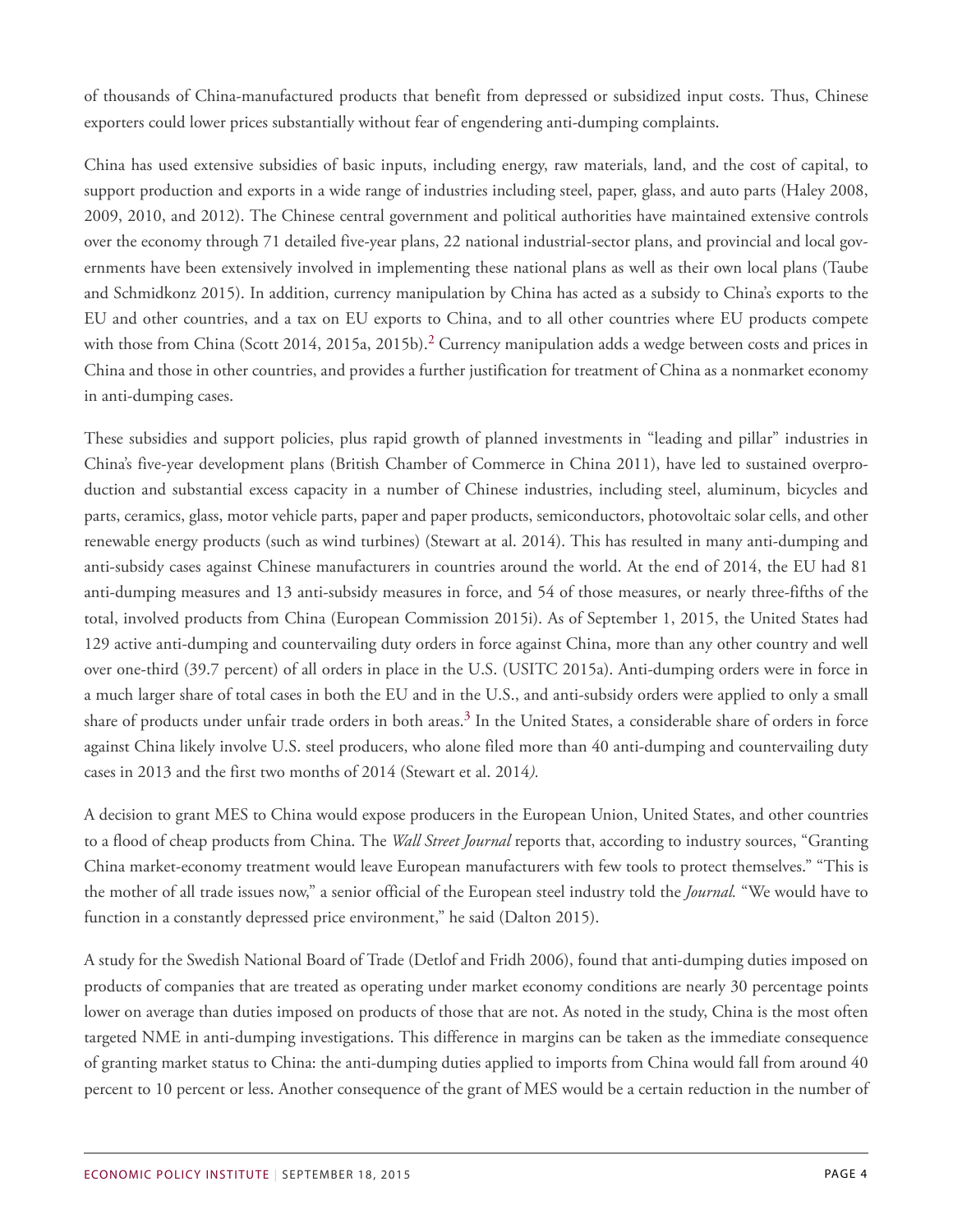complaints filed and cases opened, due to the increased difficulty of demonstrating dumping based on costs and prices in China (Urdinez and Masiero 2015).

Already, despite the treatment of China as a nonmarket economy under the terms of its accession agreement to the World Trade organization in 2001 (Hufbauer and Cimino 2015), European imports from China have surged dramatically over the past decade and a half, as shown in **Figure A**. Total EU imports rose from €74.6 billion in 2000 to €359.6 billion in 2015, a nearly fivefold increase, of 481.8 percent, or 11.1 percent per year (EU data here and throughout this report are for the 27 EU countries prior to the accession of Croatia in July 2013). Note that EU exports to China also increased rapidly between 2000 and estimated 2015, but from a smaller base. As a result the EU trade deficit with China is projected to reach an all-time peak of  $\epsilon$ 182.8 billion in 2015 (European Commission (2015d). Clearly, a decision to grant MES status will cause EU imports from China to rise substantially faster than they have since 2000.



### **The output and employment impacts of an EU decision to grant market economy status to China**

China has massive amounts of excess production capacity in a wide range of industries because of the cumulative effects of massive and widespread subsidies and state, provincial, and local capacity-expansion plans designed to support China's export-led growth strategy. As a result, "China is producing too much steel, plate glass, chemicals, solar panels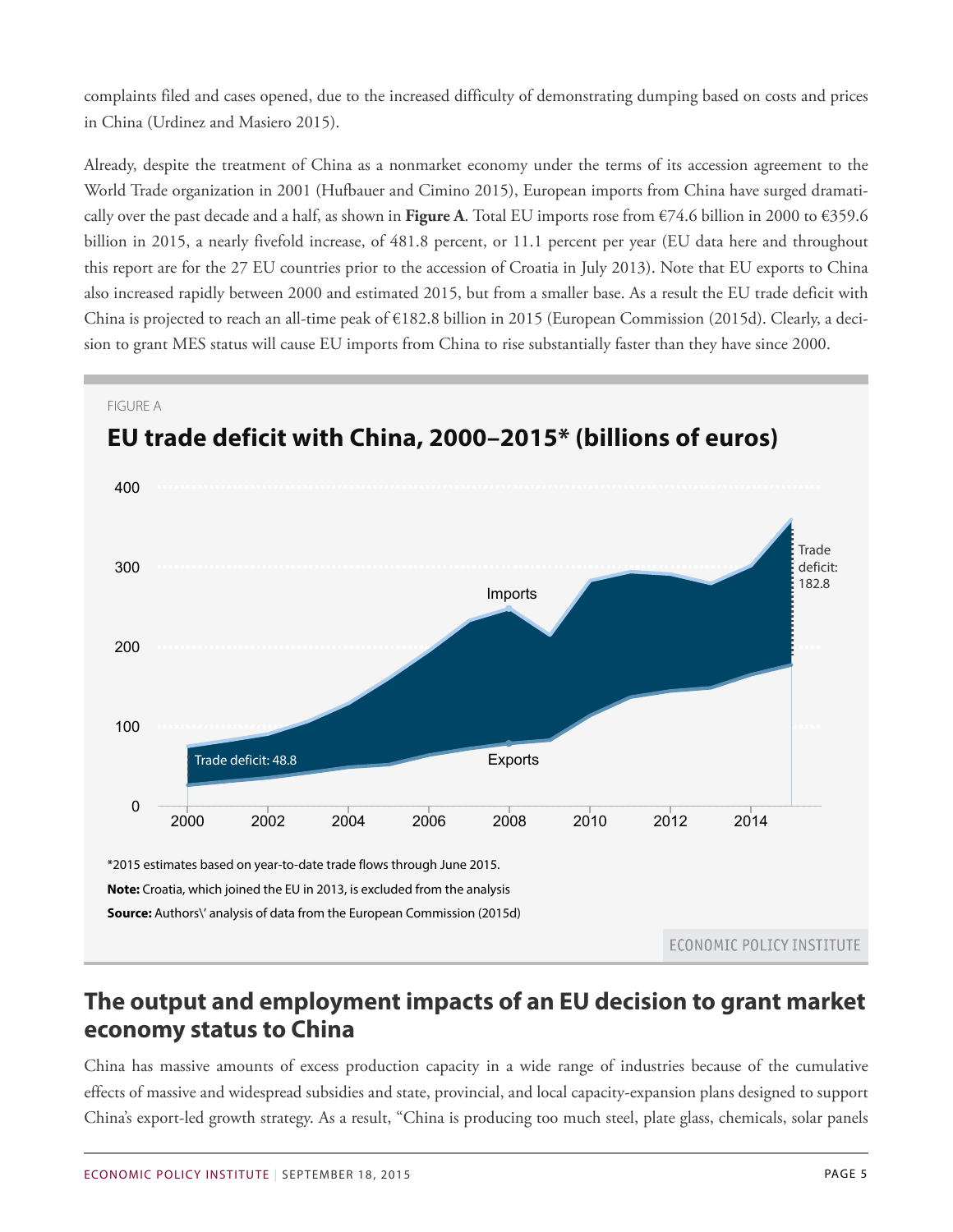and other goods for the domestic market, and usually exports the excess at cut-rate prices," according to the Wall Street Journal's *China Real Time Report* (Davis 2014). As Anthony DeCarvalho, a senior economist with the Organization for Economic Cooperation and Development, explained in the article, "China is creating a glut of [steel] supply and hurting the profitability of the global industry." In this context, anti-dumping laws based on the use of nonmarket economy rules to evaluate prices and costs in China and competing markets are the last line of defense against a flood of imports.

<span id="page-5-0"></span>As stated earlier, China's entry into the WTO has already increased average annual EU imports from China by more than 11 percent per year, despite the EU's treatment of China as a nonmarket economy. Given the existence of widespread supply gluts in China, it is reasonable to assume that an EU decision to grant permanent MES to China would add, to that base increase in imports, an additional 5 to 10 percent annual increase in imports in three to five years.<sup>[4](#page-14-3)</sup> This incremental increase in imports would result from both an increase in imports of products that are currently subject to anti-dumping measures (because lower duties would make the products cheaper), and an increase in imports of other products in the same sectors and in other key sectors targeted by China's five-year plans (because the perceived lack of effective trade-defense measures following the grant of MES would lower disincentives to dumping those prod $ucts$ ).<sup>[5](#page-14-4)</sup>

<span id="page-5-2"></span><span id="page-5-1"></span>Therefore, this study assumes that an EU decision to grant MES to China would increase manufactured imports from China by between 25 percent and 50 percent of their base level in 2011 over the medium term (in the three to five years following the decision. These are conservative estimates, based on the implied price impact of eliminating MES (30 percent) and reasonable estimates of import price elasticities.[6](#page-14-5) To emphasize, these amounts are over and above the impacts of trend growth in EU imports from, and the EU trade deficit with, China. This study uses a medium-term macroeconomic model to determine the overall impacts of rising imports on output and employment in the EU over the next three to five years. The distribution of jobs by industry and nation within the European Union was estimated using an EU input-output model and data on employment by industry in each of these countries. The models and data sources used in this study are described in further detail in the **Methodology Appendix** to this report.[7](#page-14-6)

<span id="page-5-5"></span><span id="page-5-4"></span><span id="page-5-3"></span>The trade impact assumptions used here are conservative for several reasons. First, modest growth in Chinese imports assumed here is lower than the trend rates of growth of EU imports from China over the 2000–2015 period, as noted above (11.1 percent per year). Second, the market penetration of Chinese imports in the EU, which totaled \$408.6 billion (€293.9 billion) in 2011, was substantially below that of the United States, which absorbed \$454.4 billion in that year (11.1 percent more Chinese imports) despite having slightly less total GDP (USITC 2015b).<sup>[8](#page-14-7)</sup> Thus, if the EU decides to grant MES to China it is likely to become at least as open to Chinese imports as the United States, if not more so, especially given the EU's application of the WTO-plus "lesser duty rule," and if the U.S. does not also grant China MES.[9](#page-14-8) Third, dumped and subsidized imports from China will come into the EU at lower prices than similar domestic products that are market-priced. Hence, a euro's worth of Chinese imports will likely displace substantially more than one euro's worth of economic output. Our model does not take those pricing differences into account. Finally, the EU economy has been suffering from a recession (in 2013 and 2014), high levels of unemployment, and large output gaps (IMF 2015b). Macroeconomic multipliers (discussed below) assumed here (1.6) are smaller than those estimated at the present time in the EU.<sup>[10](#page-14-9)</sup>

<span id="page-5-6"></span>The overall macroeconomic impacts of an EU decision to grant MES to China are shown in **Table 1**. The estimates are based on EU manufacturing imports from China in 2011, which totaled €285 billion, and made up 99.2 percent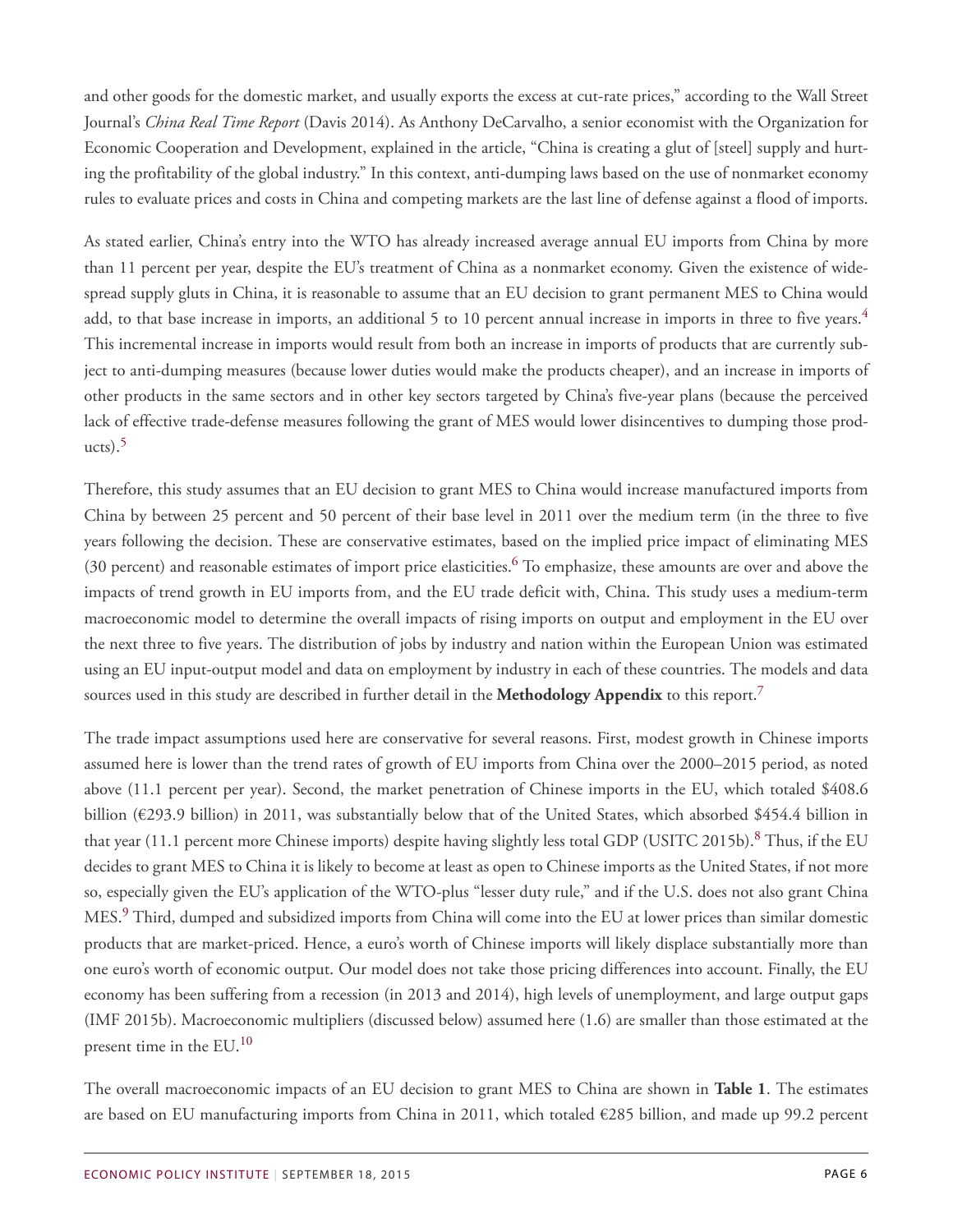of all EU imports from China that year (European Commission 2015d). The low- and high-impact scenarios assume that EU manufacturing imports from China increase by 25 percent ( $\epsilon$ 71.3 billion) and 50 percent ( $\epsilon$ 142.5 billion), respectively, over the medium term, merely as a result of the grant of MES (i.e., without considering continued trend growth due to other factors). The growth of imports from China is assumed to increase EU trade deficits, and is treated as a negative shock to EU output, which has a multiplier effect on the EU economies, as the direct loss of jobs and output in traded-goods industries and the indirect loss of jobs in services and other supplier sectors decreases overall wages and other income, which further depresses domestic spending in the EU, leading to further, "respending," job losses. These macroeconomic impacts are estimated in the model described in the appendix, and result in a decline of between €114.1 billion and €228.0 billion in GDP (between 1.0 percent and 2.0 percent of EU GDP) over the next three to five years.

#### **TABLE 1**

| Impact if EU grants market economy status (MES) to China |            |                    |  |  |  |  |
|----------------------------------------------------------|------------|--------------------|--|--|--|--|
|                                                          |            | Scenario*          |  |  |  |  |
|                                                          | Low impact | <b>High impact</b> |  |  |  |  |
| <b>CHANGE IN:</b>                                        |            |                    |  |  |  |  |
| Manufacturing imports from China (billions of euros)     | 71.3       | 142.5              |  |  |  |  |
| Gross domestic product                                   |            |                    |  |  |  |  |
| in annual billions of euros                              | $-114.1$   | $-228.0$           |  |  |  |  |
| as a share of projected GDP                              | $-1.0\%$   | $-2.0%$            |  |  |  |  |
| Number of jobs at risk (millions)                        | 1.7        | 3.5                |  |  |  |  |
| Share of total EU employment at risk                     | $0.9\%$    | 1.8%               |  |  |  |  |

\* The low-impact scenario assumes granting MES to China would increase manufacturing imports from China by 25 percent over the next three to five years relative to their base level in 2011; the high-impact scenario assumes a 50 percent increase in imports from China.

**Source:** Authors\' analysis of Bivens(2014, Table 5), European Commission (2015a, 2015b, 2015c, 2015d, and 2015h). For a more detailed explanation of data sources and computations, see text and the appendix.

#### ECONOMIC POLICY INSTITUTE

The macroeconomic model uses historical relationships between output and employment to estimate the total number of jobs at risk due to the growth of manufacturing imports from China. This model projects that a total of 1.7 million to 3.5 million EU jobs (0.9 to 1.8 percent of total EU employment) would be eliminated if the EU granted MES to China, assuming imports grow 25 to 50 percent, as estimated here. The implications of this decision at the industry and national level are examined below.

### **Jobs at risk by type**

Estimates of the potential growth of EU manufacturing imports from China allow us to estimate jobs at risk overall and at the industry level.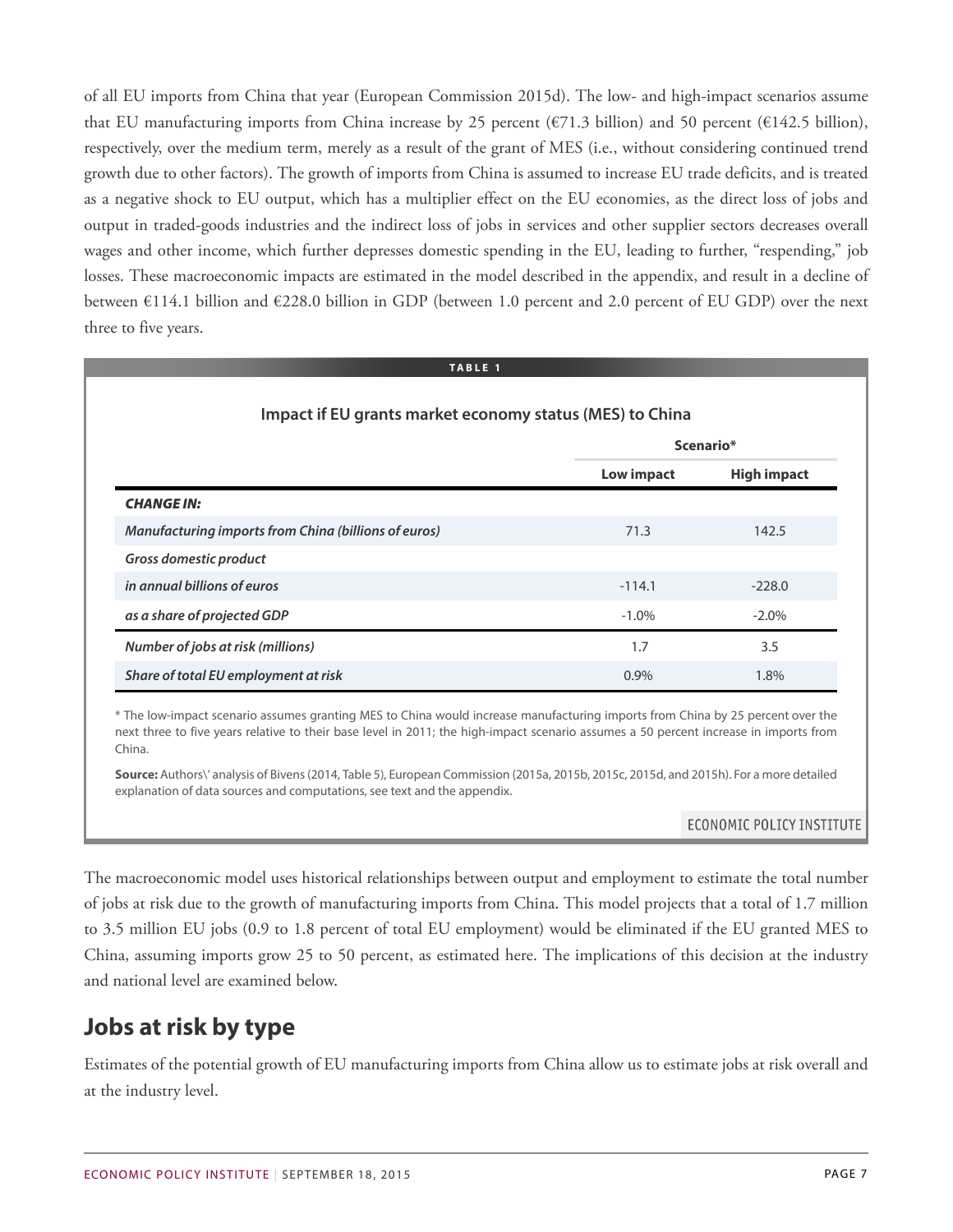Direct, indirect, and respending jobs at risk are aggregated over all industries and reported in **Table 2**. The jobs that would be eliminated by granting MES to China and thus increasing imports from China include 478,600 to 957,300 direct jobs in import-competing industries; 537,100 to 1,074,100 indirect jobs in supplier industries (including jobs in manufacturing, commodity, and service industries); and 729,800 to 1,459,700 respending jobs no longer supported by the wages of the direct and indirect job holders. Combining direct, indirect, and respending jobs yields a total of 1,745,400 to 3,490,900 jobs at risk due to increased imports if the EU grants MES to China.

|                                              | TABLE <sub>2</sub> |              |  |  |
|----------------------------------------------|--------------------|--------------|--|--|
| Total jobs at risk if EU grants MES to China |                    |              |  |  |
|                                              | Low impact*        | High impact* |  |  |
| <b>Direct</b>                                | 478,600            | 957,300      |  |  |
| <b>Indirect</b>                              | 537,100            | 1,074,100    |  |  |
| Respending                                   | 729,800            | 1,459,700    |  |  |
| $Total**$                                    | 1,745,400          | 3,490,900    |  |  |

\* The low-impact scenario assumes granting MES to China would increase manufacturing imports from China by 25 percent over the next three to five years relative to their base level in 2011; the high-impact scenario assumes a 50 percent increase in imports from China.

\*\* Subtotals may not add up to total due to rounding.

**Source:** Authors\' analysis of Bivens(2014, Table 5), European Commission (2015a, 2015b, 2015c, 2015d, and 2015h). For a more detailed explanation of data sources and computations, see text and the appendix.

ECONOMIC POLICY INSTITUTE

In addition to the 1.7 to 3.5 million jobs threatened by a general surge in imports from China, there are up to 2.7 million jobs in highly import-sensitive manufacturing industries that could also be at risk due to surges of imports in specific industries such as paper, ceramics, steel, motor vehicle parts, and other highly vulnerable manufacturing industries, as shown below.

This paper focuses on the jobs at risk due to increased manufacturing imports from China only, for several reasons. First, a unilateral grant of MES will only affect potential duties on imports, and contains no policy measures designed to directly stimulate exports, unlike trade and investment agreements. Second, any gains due to increased exports of products containing imported components will be more than offset by reductions in the domestic output (value added) of such products for the domestic EU market. In other words, the European Union is, and will remain, the largest market for EU products. Any gains in export markets will come at the expense of reduced output, employment, and production of final products for the EU domestic market. Finally, aside from cyclical fluctuations in macroeconomic variables such as the rate of growth of demand and the value of the euro, the EU trade deficit with China has been trending up for more than a decade, as it has for most other developed countries (Scott 2014).

### **Jobs at risk by industry**

Projected increases in manufacturing imports from China over the next three to five years were used to estimate the distribution of jobs (direct, indirect, and respending) by industry for the 30 unique industries (plus one aggregate sec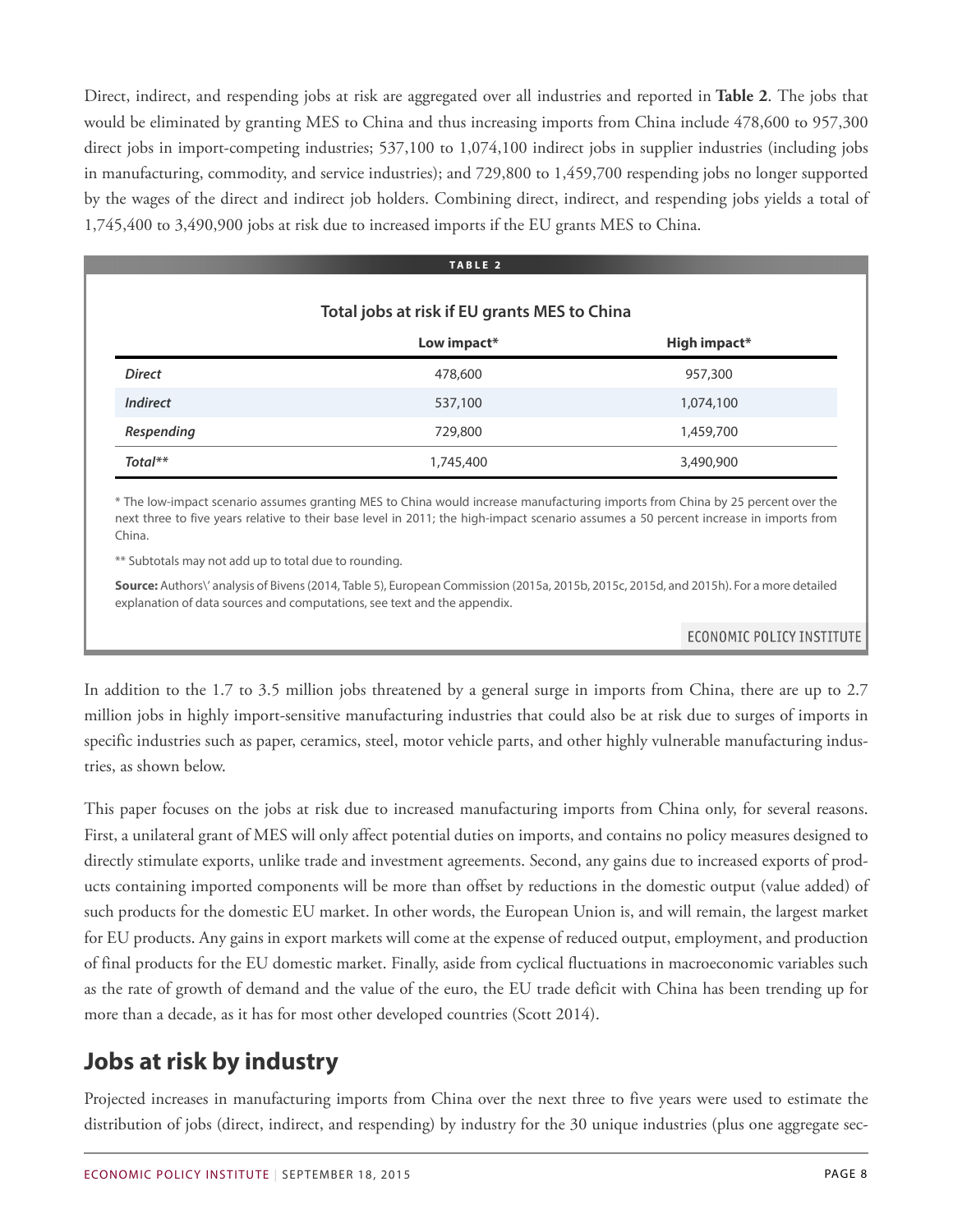tor: manufacturing) in the European Commission (2015c) sector plan. Our analysis compares jobs at risk with 2011 employment data as a baseline to estimate jobs at risk as a share of industry employment. The breakdown by industry is shown in **Table 3 (tables 3 through 6 are included at the end of this report).**

Overall, the growth of EU manufacturing imports from China from granting MES to China would eliminate between 779,300 and 1,558,700 jobs in manufacturing (44.7 percent of jobs at risk across all industries), representing the largest number of jobs at risk of any major industry. The manufacturing jobs at risk represent 2.4 percent to 4.8 percent of total manufacturing employment in the European Union. Within manufacturing, the largest losses would occur in textiles and apparel (187,000 to 374,000 jobs, 7.8 percent to 15.5 percent of total industry employment in this sector in 2011). Other manufacturing industries with large numbers of jobs at risk would include computer, electronic, and optical products (143,900 to 287,900 jobs, or 9.2 percent to 18.3 percent of total industry employment); furniture (92,500 to 185,000 jobs, or 4.1 percent to 8.2 percent of total industry employment); and fabricated metal products (58,900 jobs to 117,800 jobs, or 1.6 percent to 3.2 percent of total industry employment).

Major industries with large numbers of jobs at risk outside of manufacturing include wholesale and retail trade (252,600 to 505,300 jobs, or 0.9 percent to 1.7 percent of total industry employment); public, social and related services (225,000 to 450,000 jobs, or 0.3 percent to 0.6 percent of total industry employment); management and other professional services (87,500 to 174,900 jobs, or 0.8 percent to 1.6 percent of total industry employment); transport services (83,600 to 167,300 jobs, or 0.8 percent to 1.6 percent of total industry employment); and agriculture, forestry, and fisheries (75,700 to 151,400 jobs, or 0.8 percent to 1.6 percent of total industry employment).

Job losses in these industries are the net result of projected changes in imports in sectors where the level of imports in 2011 was the highest. It is important to note that these results are based on a simplified translation of highly aggregated Standard International Trade Classification (SITC) trade data. Further research is required to confirm these results.

### **Jobs at risk by country**

Total jobs at risk if the EU grants MES to China, by country, are shown in the next three tables. **Table 4** reports the number of jobs at risk by country due to increased manufacturing imports from China, ranked by jobs at risk as a share of total employment in the country. In this ranking, the 10 hardest-hit countries are in Central Europe, led by Bulgaria (where 1.3 percent to 2.7 percent of total jobs are at risk), Romania (where 1.2 percent to 2.5 percent of total jobs are at risk), and Hungary (where 1.1 percent to 2.2 percent of total jobs at are risk). However, most of those countries are relatively small and have relatively few total jobs at risk. The largest countries in this group are Poland (with 1.0 percent to 1.9 percent of total employment, or 145,100 to 290,100 jobs, at risk), Romania (100,100 to 200,100 jobs at risk), and the Czech Republic (with 1.0 percent to 2.0 percent of total employment, or 46,900 to 93,900 jobs, at risk). Among the four largest EU countries, Italy is hardest hit (with 0.9 percent to 1.9 percent of total employment at risk), followed by Germany (with 0.8 percent to 1.7 percent of total employment at risk), France (with 0.7 percent to 1.5 percent of total employment at risk), and the United Kingdom (with 0.7 percent to 1.4 percent of total employment at risk).

**Table 5** reports the total number of jobs at risk by country, ranked by the total number of jobs at risk. This table shows that the "big four" have the largest total number of jobs at risk. This ranking is led by Germany (319,700 to 639,200 jobs), followed by Italy (208,100 to 416,200 jobs), the United Kingdom (193,400 to 386,800 jobs), and France (183,300 to 366,800 jobs). The next four countries, in terms of total jobs at risk are Poland (145,100 to 290,100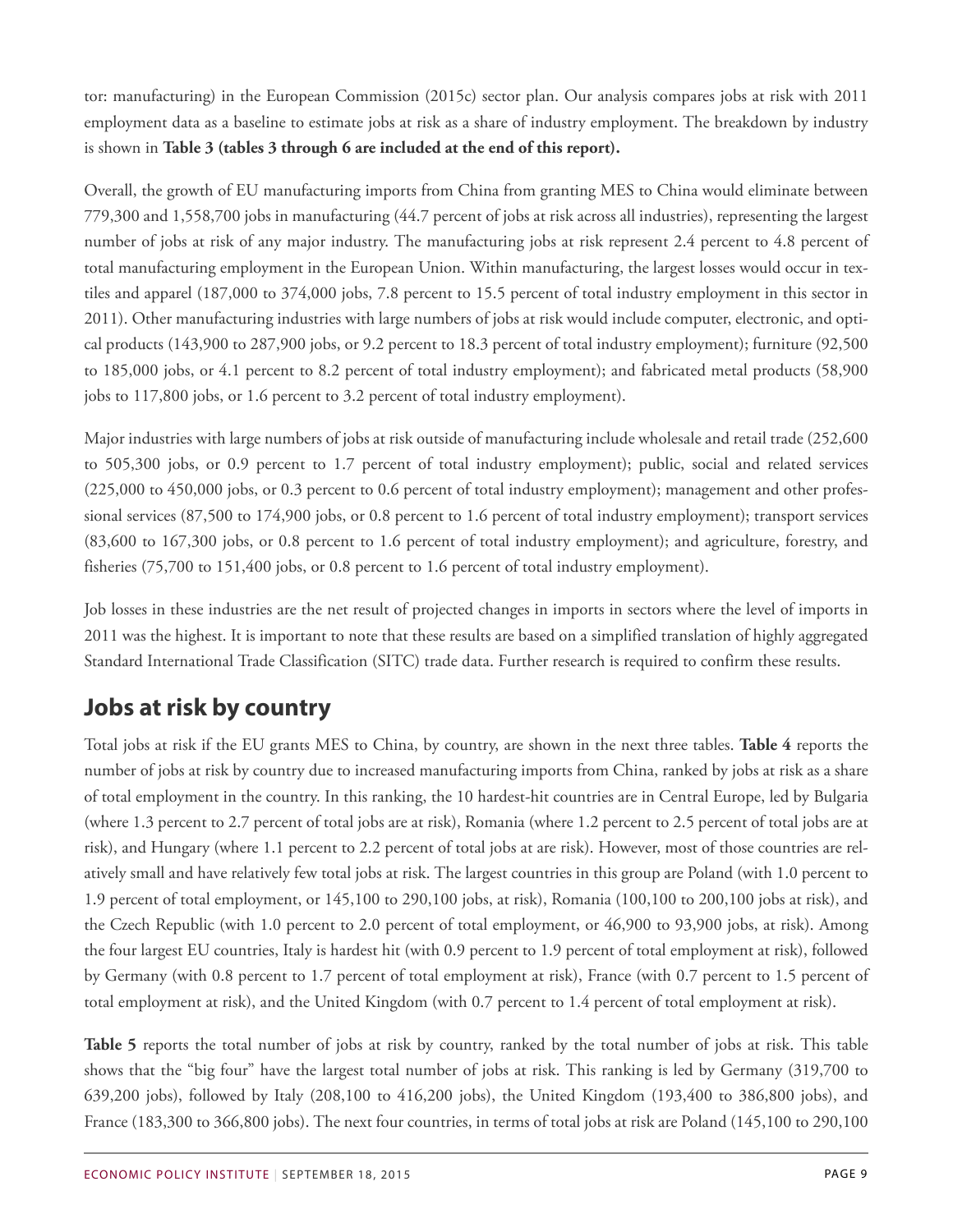jobs), Spain (136,600 to 273,300 jobs), Romania (100,100 to 200,100 jobs), and the Netherlands (52,000 to 104,000 jobs).

**Table 6** reports total jobs at risk by country, listing the member countries of the EU prior to Croatia's accession in 2013 alphabetically. Further detailed statistics for jobs at risk by country by industry under the low- and high-impact scenarios are shown in Appendix Tables A1 and A2. These tables include details that focus on jobs at risk in manufacturing, and two other aggregated sectors (resources and services). It is important to note that no data are reported for some industries in many of the smaller countries due to disclosure limitations or lack of data availability. Appendix Table A3 indicates where disclosure limitations restrict data availability, by industry and country. The appendix tables are available at the "Supplementary data" link posted online with the text of this report ([http://www.epi.org/publica](http://www.epi.org/publication/eu-jobs-at-risk)[tion/eu-jobs-at-risk\)](http://www.epi.org/publication/eu-jobs-at-risk).

### **Jobs and investment at risk in key industries**

Above and beyond the 1.7 million to 3.5 million jobs at risk due to surging imports from China in all industries, millions of additional workers in a handful of highly vulnerable industries are also directly at risk if the EU grants MES status to China. As **Table 7** shows, an additional 2.7 million workers in a selected subset of key industries examined in this report are also directly at risk. The list of vulnerable industries with jobs at risk includes motor vehicle parts (1.2 million jobs), paper and paper products (647,000 jobs), steel (350,000 jobs), ceramics (338,000 jobs), glass (100,000 jobs), aluminum (80,000 jobs), and bicycles and parts (28,000 jobs). These industries are highly at risk due to the potential for large import surges in sectors where China has or is developing substantial excess production capacity and has demonstrated past willingness to engage in illegal subsidies and massive dumping of excess domestic production at prices below cost. They are also industries that are benefiting from anti-dumping protection against unfair imports from China—measures that would be undermined if the EU grants MES to China.

<span id="page-9-0"></span>Job losses in these industries would also lead to up- and down-stream losses in supplier industries, and to multiplier losses due to the loss of wages. Declining demand for domestic manufactured goods in the EU due to surging imports from China would also have a depressing effect on manufacturing investment, which is highly capital intensive.<sup>[11](#page-14-10)</sup> In addition, manufacturing is also responsible for a large share (more than two-thirds in the United States) of business investment in research and development (Scott 2015c). Thus, total job losses if the EU decides to grant MES to China could easily exceed the total of 1.7 to 3.5 million jobs at risk identified above, and surging imports of dumped Chinese products could have a depressing effect on business investment in capital stock, and on investments in research and development.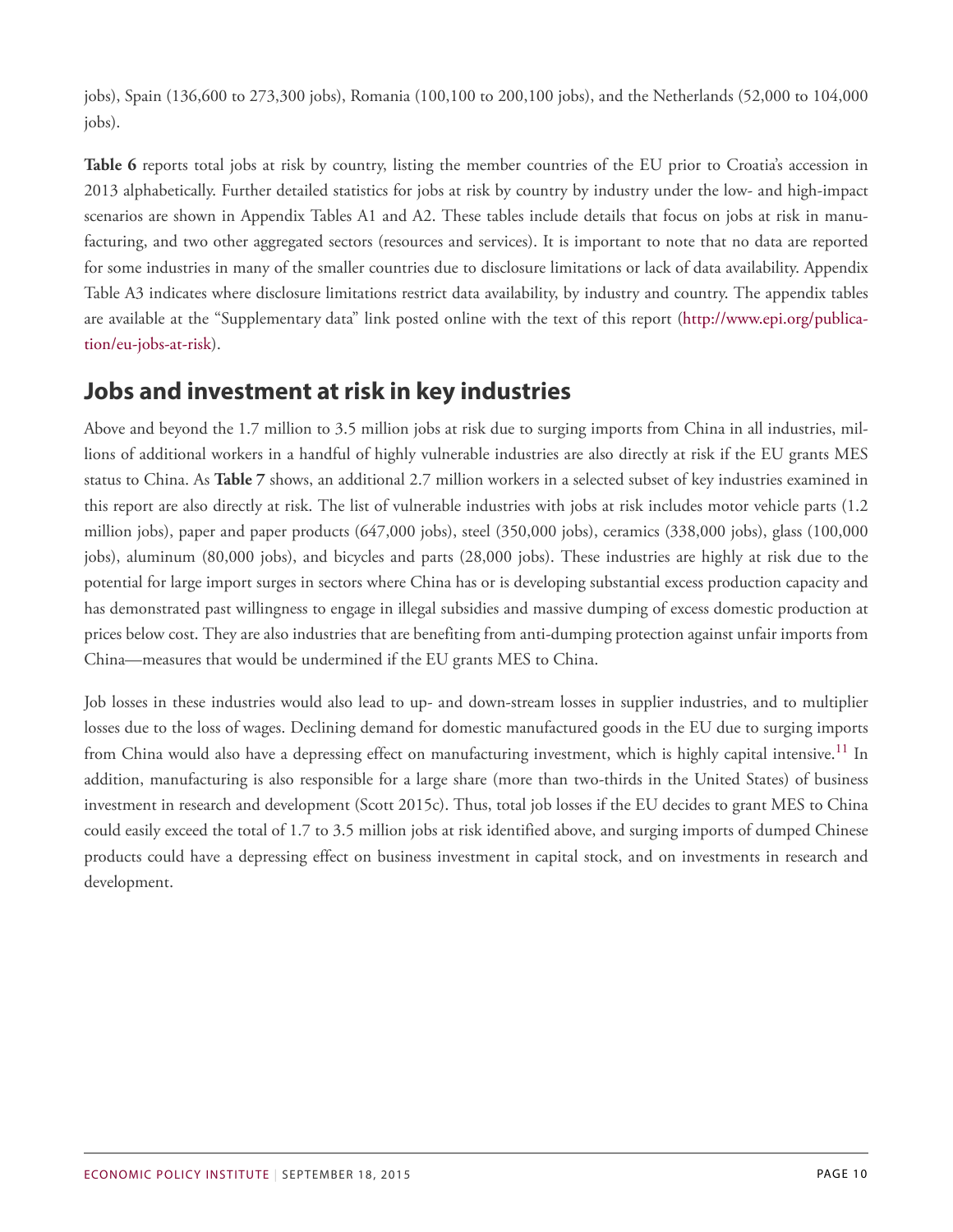#### **Employment in industries vulnerable to surges of dumped and subsidized imports if the EU grants MES to China, 2011–2012**

| <b>Sectors</b>                                                                                                                                                                                            | <b>Jobs at risk</b>       |
|-----------------------------------------------------------------------------------------------------------------------------------------------------------------------------------------------------------|---------------------------|
| <b>Aluminum</b>                                                                                                                                                                                           | 80,000                    |
| <b>Bicycles and parts*</b>                                                                                                                                                                                | 28,000                    |
| <b>Ceramics</b>                                                                                                                                                                                           | 338,000                   |
| Glass                                                                                                                                                                                                     | 100,000                   |
| Motor vehicle parts                                                                                                                                                                                       | 1,200,000                 |
| Paper and paper products                                                                                                                                                                                  | 647,000                   |
| $Steel**$                                                                                                                                                                                                 | 350,000                   |
| <b>Total</b>                                                                                                                                                                                              | 2,743,000                 |
| * 2010 employment estimate.                                                                                                                                                                               |                           |
| ** 2015 employment estimate                                                                                                                                                                               |                           |
| Source: EUROFER (2015), European Aluminum Association (2013), European Commission (2015e, 2015f, and 2015g), Library of the Euro-<br>pean Parliament (2013), and The Council of the European Union (2013) |                           |
|                                                                                                                                                                                                           | ECONOMIC POLICY INSTITUTE |

### **Conclusion**

Overall imports from China increased at a remarkable 11.1 percent annual rate between 2000 and 2015, increasing nearly fivefold over that period, rising from €74.6 billion in 2000 to €359.6 billion in 2015. If the EU decides to grant market economy status to China, imports from China would increase by between 25 and 50 percent, putting at least 1,745,400 to 3,490,900 EU jobs at risk, and reducing EU output by €114.1 billion to €228.0 billion per year. In addition, up to 2.7 million jobs in highly vulnerable industries subject to periodic waves of dumped and subsidized imports from China are also at special risk if the EU grants MES to China. Declining demand for domestic manufactured goods in the EU due to surging imports could also have a depressing effect on business investment in manufacturing. The EU would be well advised to consider the hundreds of billions of euros of output and millions of jobs that would be at risk before unilaterally offering MES to China.

### **About the authors**

**Robert E. Scott** is director of trade and manufacturing policy research at the Economic Policy Institute. He joined EPI as an international economist in 1996. Before that, he was an assistant professor with the College of Business and Management of the University of Maryland at College Park. His areas of research include international economics and trade agreements and their impacts on working people in the United States and other countries, the economic impacts of foreign investment, and the macroeconomic effects of trade and capital flows. He has a Ph.D. in economics from the University of California-Berkeley.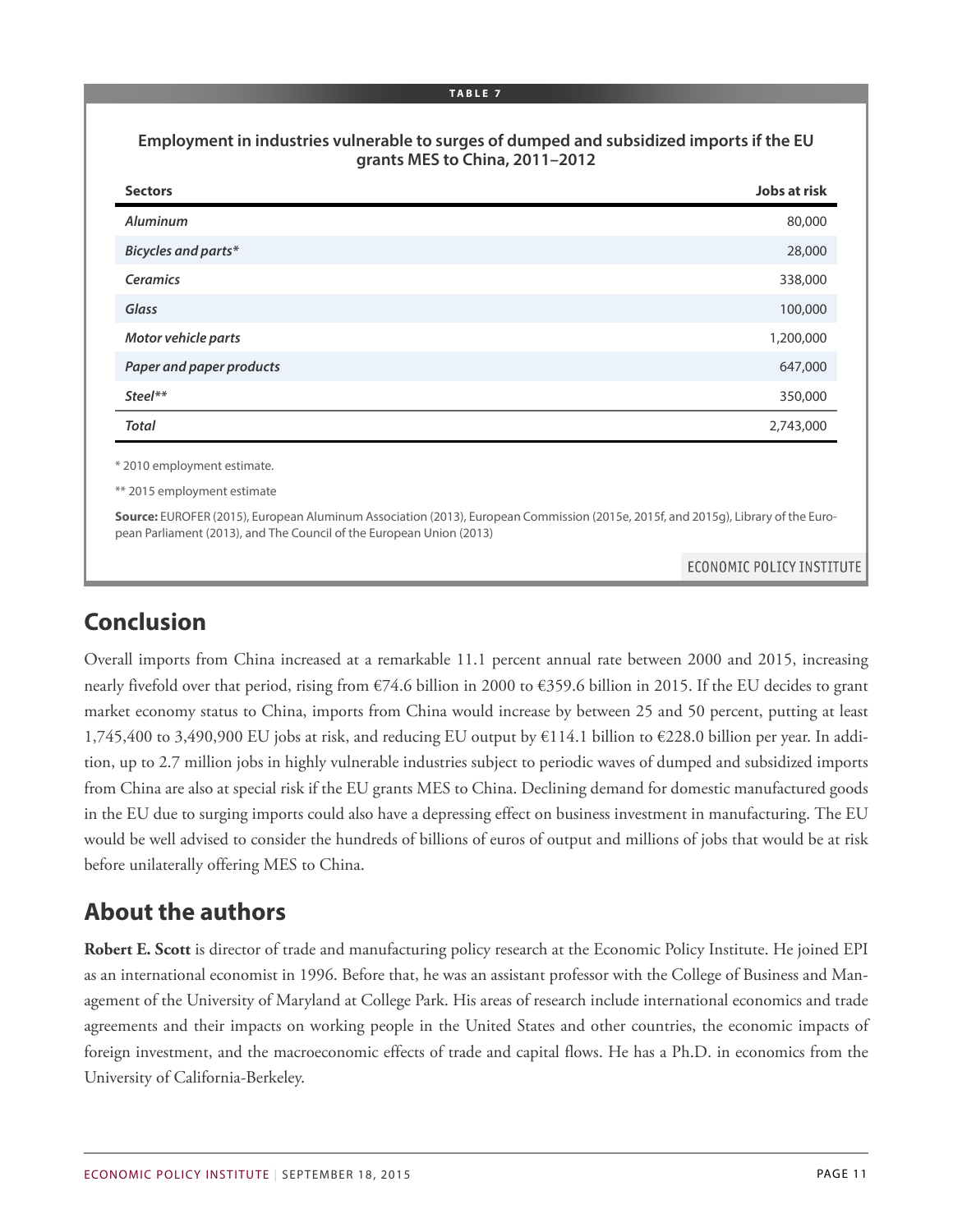**Xiao Jiang** is an assistant professor at Denison University. His principal areas of research are international trade and development, classical political economy, input-output analysis, and economic modeling. His research has been published in *the International Review of Applied Economics*, *Metroeconomica*, *International Labour Review*, and *Journal of Economic Issues*. He has a Ph.D. from the New School for Social Research. He received his bachelor's degree from Bucknell University and his master's from the University of Denver.

### **Acknowledgments**

The authors thank **Ross Eisenbrey** and **Josh Bivens** for comments, and **William Kimball** and **Antrim Ross** for research assistance.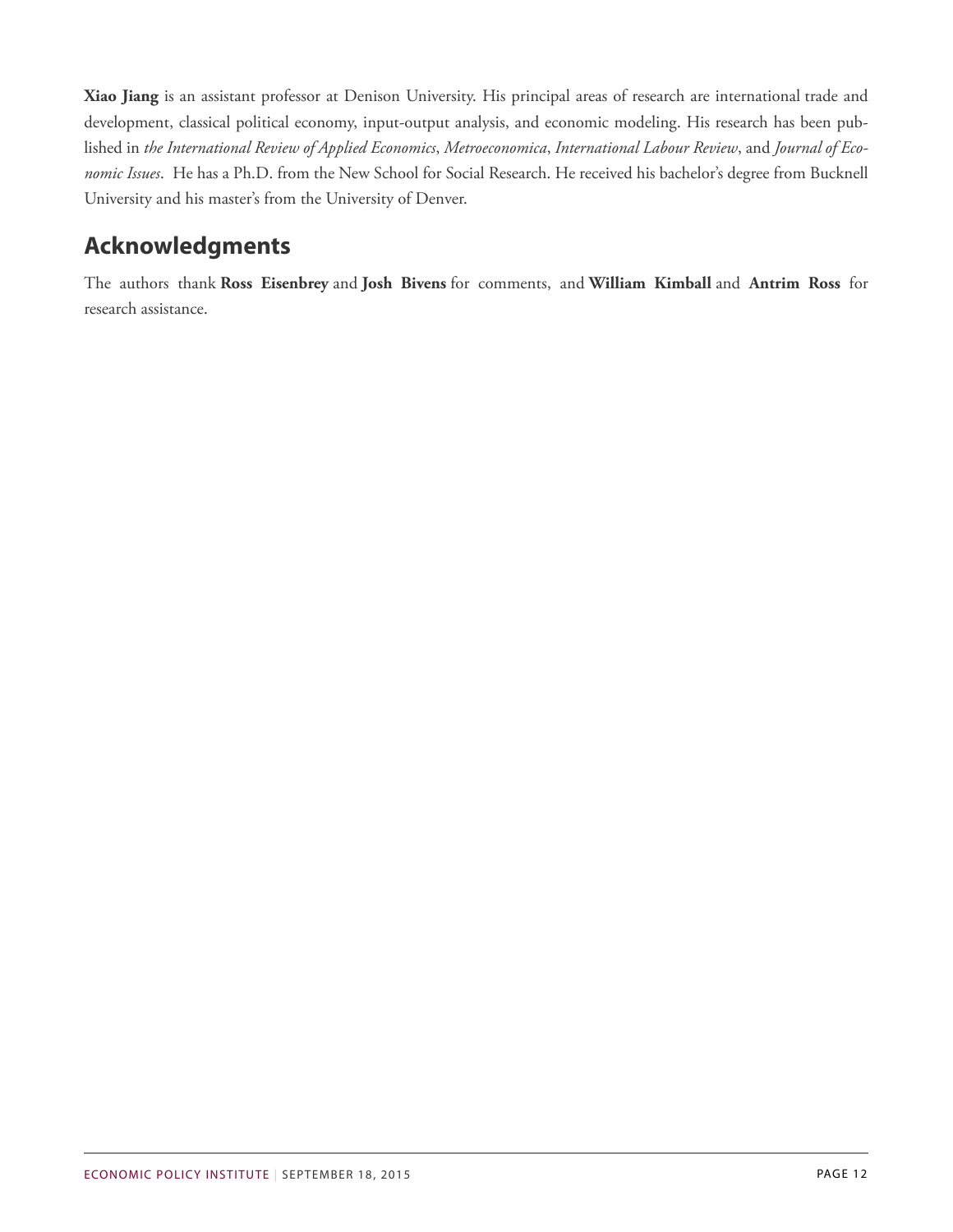### **Appendix A: Methodology: The hybrid input-output/macroeconomic model**

This analysis uses a basic macroeconomic model, based on simple economic multipliers, to estimate the employment impacts of surging Chinese imports on the European Union over the next three to five years. The model uses trade and output data for 2011 as a base year. EU output has been flat to declining in the 2012–2017 period (IMF 2015b). Output (nominal GDP) is not projected to exceed the 2011 level until 2018 (IMF 2015b). Thus, GDP and employment in 2011 is used as a base year for calculating expected changes in output and employment over the three to five years following the granting of MES to China.

#### *The macroeconomic model*

The macroeconomic model used to estimate the overall impacts of increasing Chinese manufacturing imports on EU GDP and employment starts with the assumption that Chinese imports would increase by between 25 percent and 50 percent, over the next three to five years (as explained in the body of this report), holding everything else constant (€71.3 billion to €142.5 billion). Increases in Chinese imports are assumed to directly reduce the EU balance of trade.

In our macroeconomic model, reductions in the trade balance would have a multiplier impact on GDP of 1.6, with each euro decrease in the trade balance reducing GDP by  $E1.6$ . This is equivalent to the U.S. multiplier for infrastructure spending (Bivens 2014). This is conservative for the EU, which currently has government spending multipliers in the range of 2.0 (Gechert, Hallett, and Rannenberg 2015). Thus, a  $\epsilon$ 100 billion increase in the trade deficit would reduce GDP by an estimated  $\epsilon$ 160 billion in the three- to five-year period after the EU grants MES to China (at some point in 2016 or later), and so on. The model further assumes that each percentage-point reduction in GDP will reduce overall employment in the economy by 0.9 percent (Bivens 2014). Thus, the macro model determines the overall effects of changes in trade on output and employment.

### *Estimating the impacts of changing trade flows on the distribution of employment*

The empirical method for analyzing the employment effects of Chinese manufacturing imports is grounded in an inputoutput framework. An input-output table is a representation of national accounts, showing the flow of all economic transactions for a given country or region. Similarly, an input-output model is a quantitative economic technique that is used to analyze the impact of a change in final demand, such as net exports and imports. Assuming fixed labor, capital, and interindustry input requirements for production, this model enables us to calculate the economy-wide employment loss due to the home country's or region's surging imports.

A 2011 input-output table for the aggregate 27 EU countries prior to June 2013, when Croatia joined the EU (the EU27), is used to investigate the potential effect of surging Chinese imports on the EU via input-output production linkage between trade and employment. Trade data were obtained from Eurostat (European Commission 2015d). Input-output data were obtained from the European Commission (2015c, Eurostat Symmetric input-output table). Our basic assumption is that manufactured imports from China to the EU27 would increase by between 25 percent and 50 percent if the EU grants the market economy status to China. In our analysis, the 25 percent import increase is regarded as the "low-impact" scenario, whereas the 50 percent increase is the "high-impact" scenario. Using both input-output and trade data, we estimate the distribution of jobs displaced by Chinese imports under these two sce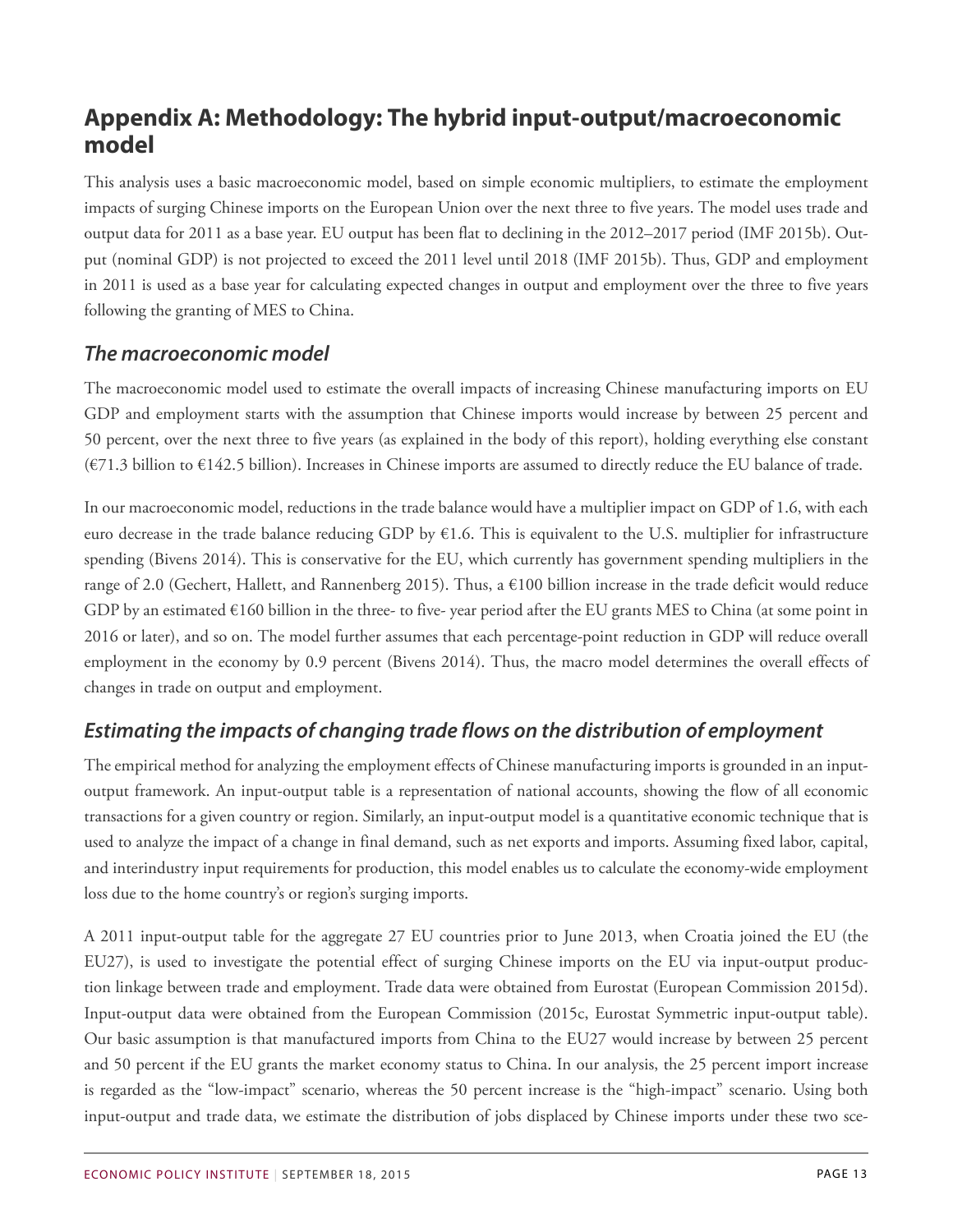narios. The overall number of jobs at risk was estimated from expected changes in trade volumes, treated as an external shock, as described above. The distribution of jobs at risk by industry and by country was then estimated using the level of Chinese imports in 2011, by industry, in the 2011 input-output model. Employment data were obtained from the European Commission (2015a and 2015b).

This analysis is conducted using both so-called "Type I" and "Type II" multipliers. A Type I multiplier addresses both the direct and indirect effects of surging Chinese imports on employment through input-output production linkages. Type I multipliers include the total jobs supported directly by output by industries affected by changes in output (e.g., an increase in imports from China). Type I multipliers also capture the effects of changes in output in other upstream and downstream supplier and processing industries, including those providing natural resource and services inputs (e.g., agricultural products, and accounting and legal services), as well as services supplied in the final distribution of a given manufactured commodity, such as wholesale and retail trade, marketing, and public services.

In addition to these direct and indirect effects are the income-induced (or respending) effects resulting from associated changes in household incomes and expenditures—these effects are captured by Type II multipliers. In calculating Type II multiplier effects, we take into account the effects of wage earners' expenditures of income on each sector's outputs in the form of household consumption. Type II multipliers are also otherwise referred to, and referred to here, as "respending" multipliers. In other contexts, they are also known as Keynesian or simple macroeconomic multipliers.

Bilateral trade data between the EU27 and China at the SITC three-digit level were matched to the 63 industries in the EU27 input-output table partly based on a correspondence table provided by The European Commission (2015h). Results for the 63 input-output industries are further aggregated to 30 industries with 2 resource industries, 19 manufacturing industries, and 9 service industries. These data are allocated to their respective input-output industries according to the correspondence table to study their employment effects.

2011 employment data by sector for each EU27 country are used to construct an employment shares table with each row being the national employment shares for each sector. This table is then used to distribute the employment results obtained by running the input-output model basic on EU27 aggregate input-output table across the countries; this produces the by-industry, by-country estimates of jobs at risk due to surging Chinese imports. There are some missing data on employment at the by-country, by-industry level, and they are treated as zeros in the input-output analysis. **Appendix Table A3** indicates the countries and industries with missing employment data with the letter "d."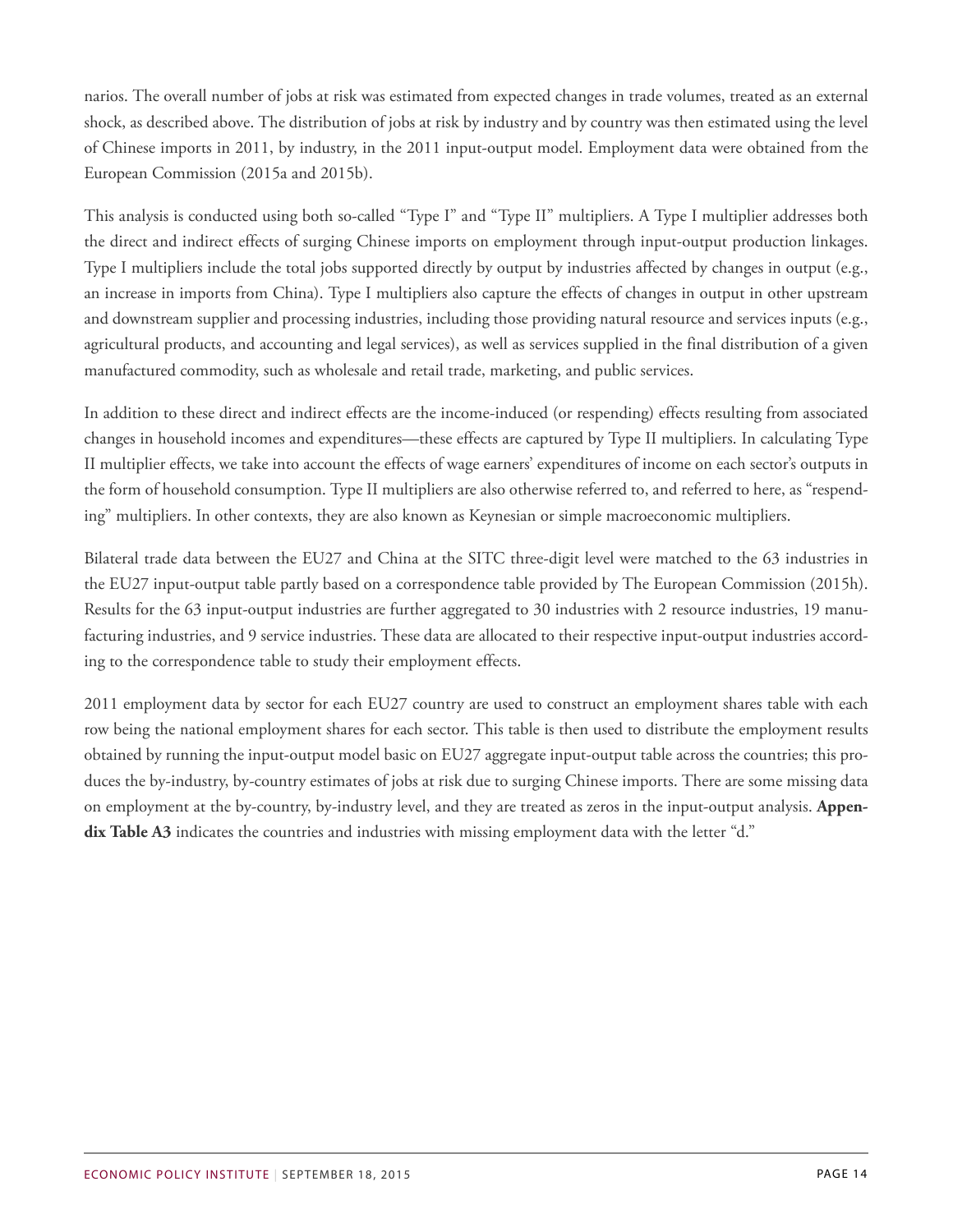### **Endnotes**

- <span id="page-14-0"></span>[1.](#page-2-0) See also Ruessmann and Beck (2014) and see also references cited in note 6 there.
- <span id="page-14-1"></span>[2.](#page-3-0) China is one of more than 20 well-known currency manipulators (Scott 2014), most of which are in Asia, and is the largest of those by far. Currency manipulation by China has, in effect, caused other countries in the region to engage in similar currency manipulation practices, simply to remain competitive with their giant neighbor. This can complicate NME analysis in anti-dumping cases if, for example, the surrogate firms chosen to evaluate dumping margins are themselves currency manipulators. The fundamental point is that currency manipulation drives a wedge between fair market and prevailing prices for factors of production such as labor, energy, and materials, which is an issue that should be taken into consideration by countries in the enforcement of anti-dumping laws.
- <span id="page-14-2"></span>[3.](#page-3-1) These statistics pertain to all orders in force in both the EU and the United States. These data suggest that anti-dumping orders are more effective, or easier to obtain, or both, relative to anti-subsidy measures. However, that is an empirical question which requires further research.
- <span id="page-14-3"></span>[4.](#page-5-0) In the first year, this would represent an increase in imports from China of approximately €7.5–15 billion. In this regard, note that EU imports of solar modules and cells from China alone increased by more than €7 billion in 2011 (more than 7 percent of all EU imports from China in that year), an increase of about 50 percent from imports in 2010. See Commission Regulation (EU) No 513/2013 of 4 June 2013, OJ 2013 L 152/5, recitals 110 and 113 (The European Commission 2013).
- <span id="page-14-4"></span>[5.](#page-5-1) Note that with the removal of textile and footwear quotas following China's WTO accession in 2001, EU imports of baby textile products from China shot up 240 percent in the first year alone (Huang 2005). With the grant of MES, all industrial sectors would be affected, and in particular those important sectors such as steel, aluminium, glass, paper, chemicals, etc., which are expressly targeted in China's five-year plans.
- <span id="page-14-5"></span>[6.](#page-5-2) Tokarick (2010, Table 1) finds that the mean estimates for the import demand elasticity are -1.35 and -1.84 in the short run and long run, respectively (excluding general equilibrium estimates because the EU is not at full employment). These estimates imply that an effective 30 percent decline in the price of Chinese imports would increase demand by between 40.5 percent and 55.2 percent. Thus, our estimate that imports will increase by between 25 and 50 percent is conservative.
- <span id="page-14-6"></span>[7.](#page-5-3) Combined macro/IO models have also been used by Bivens (2014, Table 1 and Appendix) and Scott (2014, Appendix).
- <span id="page-14-7"></span>[8.](#page-5-4) U.S. GDP in 2011 was \$15.5 trillion, while total GDP in the EU-27 reached \$16.2 trillion (€11.7 trillion) (IMF 2015a and 2015b).
- <span id="page-14-8"></span>[9.](#page-5-5) Article 9 of the WTO "establishes the desirability of application a 'lesser duty' rule. Under a lesser duty rule, authorities impose duties at a level lower than the margin of dumping but adequate to remove injury" (WTO 2015).
- <span id="page-14-9"></span>[10.](#page-5-6) Gechert, Hallet, and Rannenberg (2015) review a large number of EU multiplier studies and estimate that government spending multipliers in the EU were in the range of 2.0 between 2011 and 2013. This study uses a multiplier of 1.6, as noted in the appendix.
- <span id="page-14-10"></span>[11.](#page-9-0) For example, in the United States, manufacturing generated 13.8 percent of total private-sector output in 2014, but used 21.7 percent of the net stock of private equipment (on a current-cost basis), and the ratio of net capital stock to output was 57.8 percent greater than in the average private-sector industry in that year (BEA 2015a and 2015b).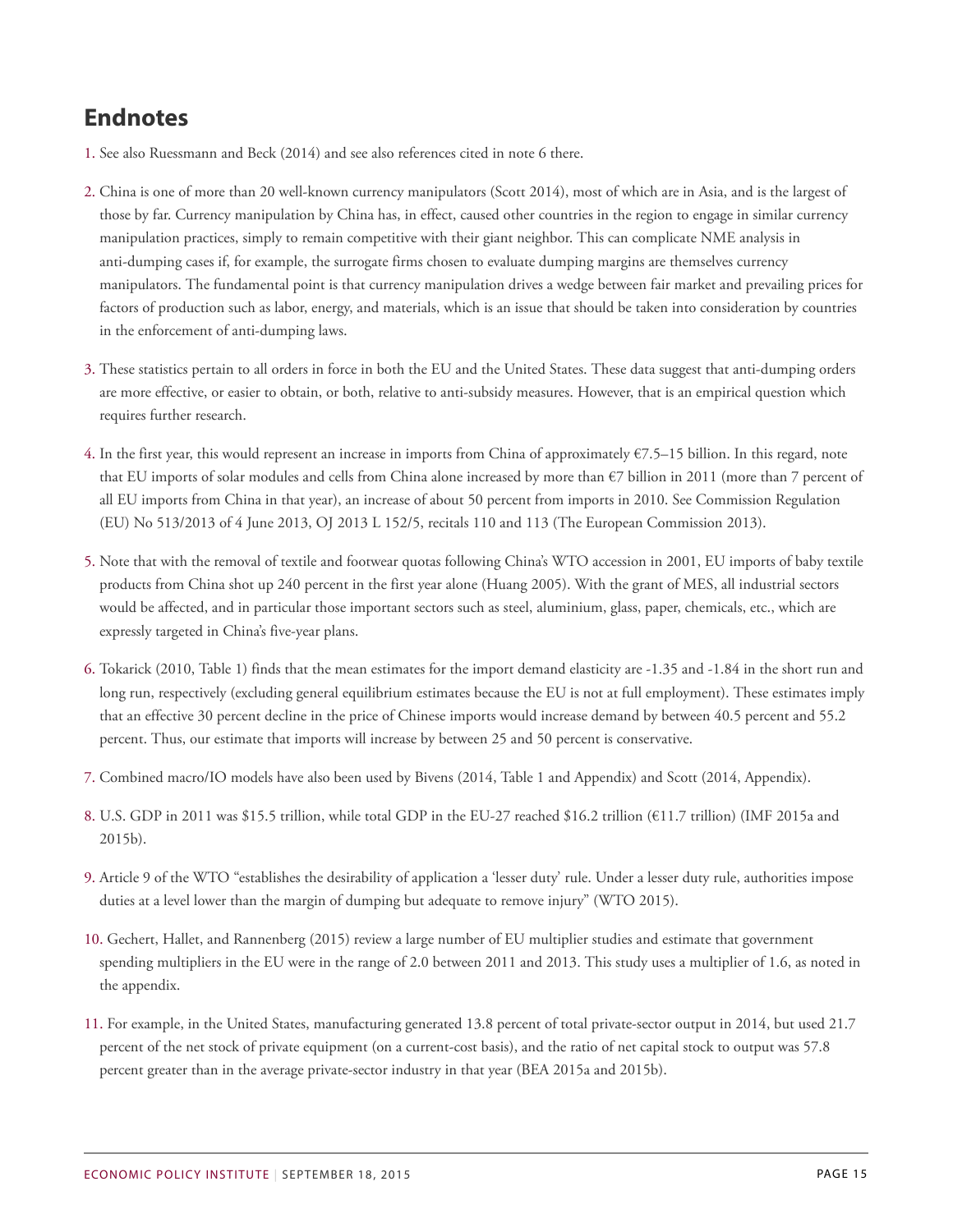### **References**

Bivens, Josh. 2014. *[The Short- and Long-Term Impact of Infrastructure Investments on Employment and Economic Activity in the U.S.](http://www.epi.org/publication/impact-of-infrastructure-investments/) [Economy](http://www.epi.org/publication/impact-of-infrastructure-investments/)*. Economic Policy Institute, Briefing Paper #374.

British Chamber of Commerce in China. 2011. *[China's Twelfth Five Year Plan \(2011–2015\)—the Full English Version](http://www.britishchamber.cn/content/chinas-twelfth-five-year-plan-2011-2015-full-english-version)*.

Bureau of Economic Analysis (BEA). 2015a. [Industry Data: Interactive Access to Industry Economic Accounts Data: GDP by](http://bea.gov/iTable/iTable.cfm?ReqID=51&step=1#reqid=51&step=3&isuri=1&5102=1) [Industry.](http://bea.gov/iTable/iTable.cfm?ReqID=51&step=1#reqid=51&step=3&isuri=1&5102=1) [Spreadsheet downloaded September 10].

Bureau of Economic Analysis (BEA). 2015b. [National Data, Fixed Assets Accounts Tables. Table 3.1E. Current-Cost Net Stock of](http://bea.gov/iTable/iTable.cfm?ReqID=10&step=1#reqid=10&step=3&isuri=1&1003=21) [Private Equipment by Industry.](http://bea.gov/iTable/iTable.cfm?ReqID=10&step=1#reqid=10&step=3&isuri=1&1003=21) [Spreadsheet downloaded September 10].

The Council of the European Union. 2013. "[COUNCIL REGULATION \(EU\) No 502/2013 of 29 May 2013, amending](http://eur-lex.europa.eu/LexUriServ/LexUriServ.do?uri=OJ:L:2013:153:0017:0047:EN:PDF) [Implementing Regulation \(EU\) No 990/2011 imposing a definitive anti-dumping duty on import of bicycles originating in the](http://eur-lex.europa.eu/LexUriServ/LexUriServ.do?uri=OJ:L:2013:153:0017:0047:EN:PDF) [People's Republic of China](http://eur-lex.europa.eu/LexUriServ/LexUriServ.do?uri=OJ:L:2013:153:0017:0047:EN:PDF)." *Official Journal of the European Union*. 5.6.2013. L153/17.

Dalton, Mathew. 2015. "[EU Lawyers Favor Market-Economy Status for China Next Year: Designation Would Lead to Lower](http://www.wsj.com/articles/eu-lawyers-favor-market-economy-status-for-china-next-year-1433873355) [Tariffs on 'Dumped' Chinese Exports](http://www.wsj.com/articles/eu-lawyers-favor-market-economy-status-for-china-next-year-1433873355)." *The Wall Street Journal*. June 9.

Davis, Bob. 2014. "[Pain Spreads from China's Excess Production](http://blogs.wsj.com/chinarealtime/2014/07/16/pain-spreads-from-chinas-excess-production/)." *ChinaRealTime* (*The Wall Street Journal* blog). July 16.

Detlof, Helena, and Hilda Fridh. 2006. *[The EU Treatment of Non-Market Economy Countries in Antidumping Proceedings](http://www.kommers.se/upload/Analysarkiv/Arbetsomr%E5den/Antidumpning/Antidumpning%20-%20huvudsida/The_EU_Treatment_of_Non-market_Economy_countries_in_antidumpingproceedings.pdf)*. Swedish National Board of Trade.

The European Steel Association (EUROFER). 2015. ["Welcome to EUROFER, the European Steel Association.](http://www.eurofer.be/About%20us/Eurofer%20Portrait.fhtml)"

European Aluminum Association. 2013. *[Sustainable Development Indicators for the Aluminum Industry in Europe: 2012 Key Facts](http://www.european-aluminium.eu/wp-content/uploads/2011/09/EAA-sustainabilty-leaflet_optimal_site_January2014.pdf) [and Figures](http://www.european-aluminium.eu/wp-content/uploads/2011/09/EAA-sustainabilty-leaflet_optimal_site_January2014.pdf).*

The European Commission. 2013. "[Commission Regulation \(EU\) No 513/2013 of 4 June 2013, Imposing a Provisional Anti](http://eur-lex.europa.eu/LexUriServ/LexUriServ.do?uri=OJ:L:2013:152:0005:0047:en:PDF)[dumping Duty on Imports of Crystalline Silicon Photovoltaic Modules and Key Components….from the People's Republic of](http://eur-lex.europa.eu/LexUriServ/LexUriServ.do?uri=OJ:L:2013:152:0005:0047:en:PDF) [China…"](http://eur-lex.europa.eu/LexUriServ/LexUriServ.do?uri=OJ:L:2013:152:0005:0047:en:PDF) *Official Journal of the European Union* L 152/5.

European Commission. 2015a *[Annual Detailed Enterprise Statistics for Industry \(NACE Rev. 2, B-E\)](http://appsso.eurostat.ec.europa.eu/nui/show.do)* [Eurostat (NACE Rev. 2, B-E)]. [Accessed August 12].

European Commission. 2015b. *[Employment by Age, Sex, and Economic Activity \(from 2008 onwards, NACE Rev.2\)](http://ec.europa.eu/eurostat/web/lfs/data/database)* [Eurostat Table DS-018995, Table Code (lfsq\_egan2)]. [Accessed August 9].

European Commission. 2015c. *ESA Supply, [Use and Input-Output Tables](http://ec.europa.eu/eurostat/web/esa-supply-use-input-tables/data/workbooks)* [Eurostat]. [Accessed August 1].

European Commission. 2015d. *[EU Trade since 1988 by SITC](http://ec.europa.eu/eurostat/web/international-trade/data/database)* [Eurostat, Table Code (DS-018995)]. [Accessed August 16].

European Commission. 2015e. *[Growth, Internal Market, Industry, Entrepreneurship and SMEs: Ceramics.](http://ec.europa.eu/growth/sectors/raw-materials/industries/non-metals/ceramics/index_en.htm)*

European Commission. 2015f. *[Growth, Internal Market, Industry, Entrepreneurship and SMEs: Glass](http://ec.europa.eu/growth/sectors/raw-materials/industries/non-metals/glass/index_en.htm).*

European Commission. 2015g. *[Growth, Internal Market, Industry, Entrepreneurship and SMEs: Pulp and Paper Industry](http://ec.europa.eu/growth/sectors/raw-materials/industries/forest-based/pulp-paper/index_en.htm).*

European Commission. 2015h. *[Index of Correspondence Tables, Reference and Management of Nomenclatures](http://ec.europa.eu/eurostat/ramon/relations/index.cfm?TargetUrl=LST_REL)*, [Eurostat] [Accessed August 12]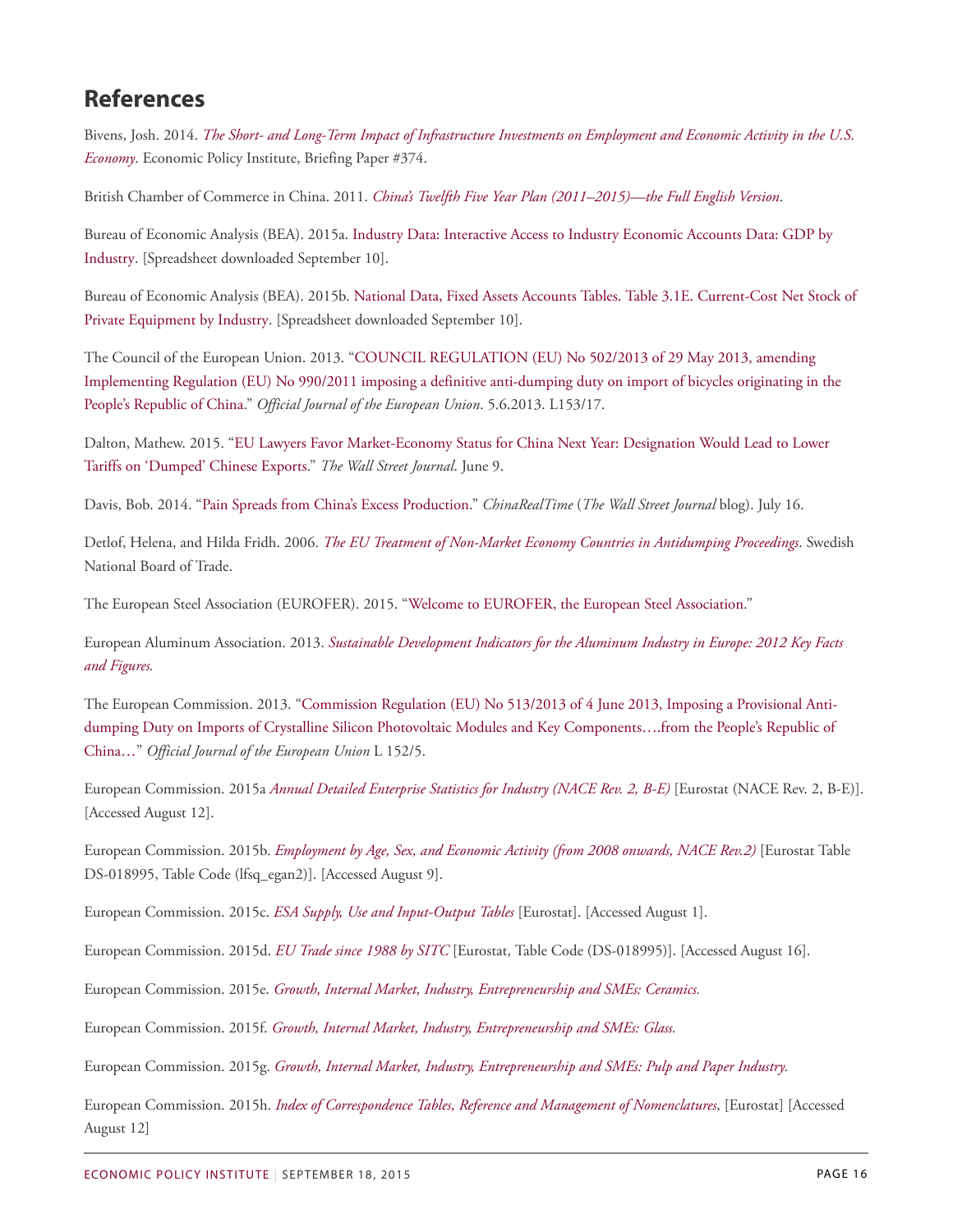European Commission. 2015i. *Working Document to the 33[rd](http://trade.ec.europa.eu/doclib/html/153702.htm) [Annual Report from the Commission to the Council and the European](http://trade.ec.europa.eu/doclib/html/153702.htm) [Parliament on the EU's Anti-Dumping and Anti-Subsidy and Safeguard Activities](http://trade.ec.europa.eu/doclib/html/153702.htm)* (2014).

Gechert, Sebastian, Andrew Hughes Hallett, and Ansgar Rannenberg. 2015. "[Fiscal Multipliers in Downturns and the Effects of](http://www.voxeu.org/article/fiscal-multipliers-and-eurozone-consolidation) [Eurozone Consolidation](http://www.voxeu.org/article/fiscal-multipliers-and-eurozone-consolidation)." *Vox: CEPR's Policy Portal* (blog). Centre for Economic Policy Research. February 26.

Haley, Usha C.V. 2008. *[Shedding Light on Energy Subsidies in China: An Analysis of China's Steel Industry From 2000–2007](http://www.americanmanufacturing.org/research/entry/shedding-light-on-energy-subsidies-in-china)*. Alliance for American Manufacturing.

Haley, Usha C.V. 2009. *[Through China's Looking Glass: Subsidies to the Chinese Glass Industry From 2004–08](http://www.epi.org/publication/bp242/)*. Economic Policy Institute, Briefing Paper #242.

Haley, Usha C.V. 2010. *[No Paper Tiger: Subsidies to China's Paper Industry From 2002–2009](http://www.epi.org/publication/no_paper_tiger/)*. Economic Policy Institute, Briefing Paper #264.

Haley, Usha C.V. 2012. *[Putting the Pedal to the Metal: Subsidies to China's Auto-Parts Industry from 2001 to 2011](http://www.epi.org/publication/bp316-china-auto-parts-industry/)*. Economic Policy Institute, Briefing Paper #316.

Huang, Rengang. 2005. "[Statement of Mr. Huang Rengang, Minister-Counsellor of the Chinese Mission on Issues Related to](http://wto2.mofcom.gov.cn/article/chinaviewpoins/200511/20051100781360.shtml) [Trade in Textiles.](http://wto2.mofcom.gov.cn/article/chinaviewpoins/200511/20051100781360.shtml)" The Permanent Mission of the People's Republic of China to the World Trade Organization. November 14.

Hufbauer, Gary Clyde, and Cathleen Cimino. 2015. ["Looming US-China Trade Battles? Market Economy Status \(Part II\)](http://blogs.piie.com/trade/?p=145)." *Trade and Investment Policy Watch* (Peterson Institute for International Economics blog). March 9.

International Monetary Fund (IMF). 2015a. *International Financial Statistics.* [CD Rom] August. 5

International Monetary Fund (IMF). 2015b. *[World Economic Outlook Database: April 2015 Edition](https://www.imf.org/external/pubs/ft/weo/2015/01/weodata/index.aspx).*

Library of the European Parliament. 2013. *[A Picture of the EU Car Industry](http://www.europarl.europa.eu/RegData/bibliotheque/briefing/2013/130469/LDM_BRI%282013%29130469_REV1_EN.pdf)*. February 28.

Miranda, Jorge. 2014. "Interpreting Paragraph 15 of China's Protocol of Accession." *Global Trade and Customs Journal* 9.

O'Connor, Bernard. 2011. "[Market-Economy Status for China is Not Automatic](http://www.voxeu.org/article/china-market-economy)." *Vox: CEPR's Policy Portal* (blog). Center for Economic Policy Research. November 27.

Ruessmann, Laurent, and Jochen Beck. 2014. "2016 and the Application of an NME Methodology to Chinese Producers in Anti-dumping Investigations." *Global Trade and Customs Journal*. 10(9) 457–463.

Scott, Robert E. 2014. *[Stop Currency Manipulation and Create Millions of Jobs: With Gains across States and Congressional Districts.](http://www.epi.org/publication/stop-currency-manipulation-and-create-millions-of-jobs/)* Economic Policy Institute, Briefing Paper #372.

Scott, Robert E. 2015a. "[Congress Must Act to Save the 190,000 to 640,000 U.S. Jobs at Risk Due to Chinese Currency](http://www.epi.org/blog/congress-must-act-on-chinese-currency-devaluation/) [Devaluation.](http://www.epi.org/blog/congress-must-act-on-chinese-currency-devaluation/)" *Working Economics* (Economic Policy Institute blog). August 17.

Scott, Robert E. 2015b. *[Stop Currency Manipulation in the Trans-Pacific Partnership: Millions of Jobs at Stake.](http://www.epi.org/publication/stop-currency-manipulation-in-the-trans-pacific-partnership-millions-of-jobs-at-stake/)* Economic Policy Institute, Policy Memo #206.

Scott, Robert E. 2015c. *[The Manufacturing Footprint and the Importance of U.S. Manufacturing Jobs](http://www.epi.org/publication/the-manufacturing-footprint-and-the-importance-of-u-s-manufacturing-jobs/)*. Economic Policy Institute, Briefing Paper #388.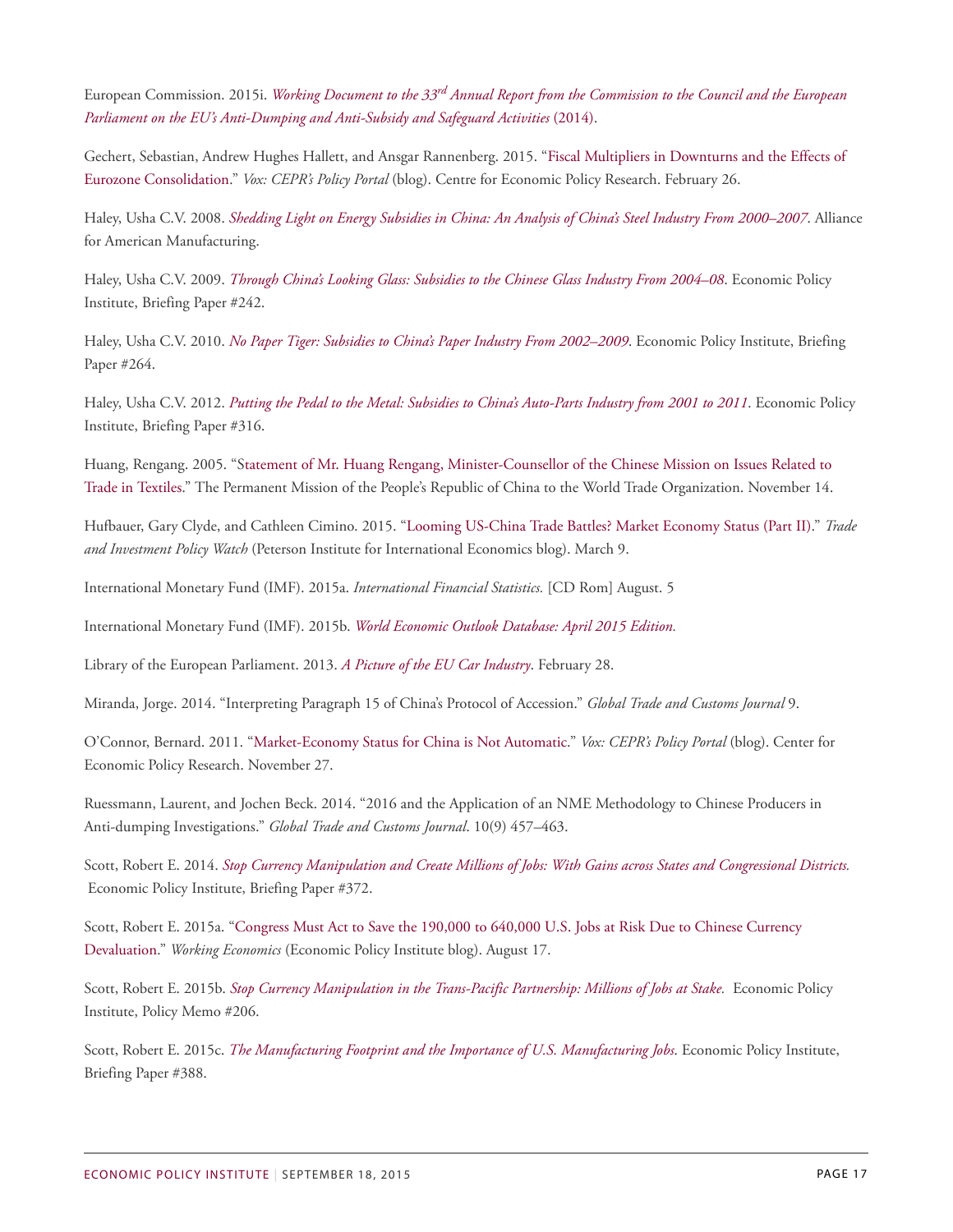Stewart, Terrence P., Elizabeth J. Drake, Jessica Wang, Stephanie M. Bell, and Robert E. Scott. 2014. *[Surging Steel Imports Put Up](http://www.epi.org/publication/surging-steel-imports/) [To Half a Million U.S. Jobs at Risk](http://www.epi.org/publication/surging-steel-imports/).* Economic Policy Institute, Briefing Paper #376.

Taube, Markus, and Christian Schmidkonz. 2015. *[Assessment of the Normative and Policy Framework of the Chinese Economy and its](http://www.euroalliages.com/data/1435252105MES%20China%20Study_Taube_Executive%20summary-25June15__F.pdf) [Impact on International Competition](http://www.euroalliages.com/data/1435252105MES%20China%20Study_Taube_Executive%20summary-25June15__F.pdf)*. Munich, Germany. Think!Desk China Research and Consulting.

Tokarick, Stephen. 2010. "[A Method for Calculating Export Supply and Import Demand Elasticities.](http://www.imf.org/external/pubs/ft/wp/2010/wp10180.pdf)" International Monetary Fund, IMF Working Paper WP/10/180.

U.S. International Trade Commission (USITC). 2015a. ["Antidumping and Countervailing Duty Orders in Place as of September](http://www.usitc.gov/sites/default/files/trade_remedy/documents/orders.xls) [1, 2015"](http://www.usitc.gov/sites/default/files/trade_remedy/documents/orders.xls) [spreadsheet downloaded September 1].

U.S. International Trade Commission (USITC). 2015b. USITC Interactive Tariff and Trade DataWeb [\[Excel files\]](http://dataweb.usitc.gov/scripts/user_set.asp).

Urdinez, Francisco, and Gilmar Masiero. 2015. "China and the WTO : Will the Market Economy Status Make Any Difference after 2016?" *Chinese Economy*, 48:2, 155–172.

World Trade Organization (WTO). 2015. "[Antidumpting: Imposition and Collection of Duties](https://www.wto.org/english/tratop_e/adp_e/antidum2_e.htm)."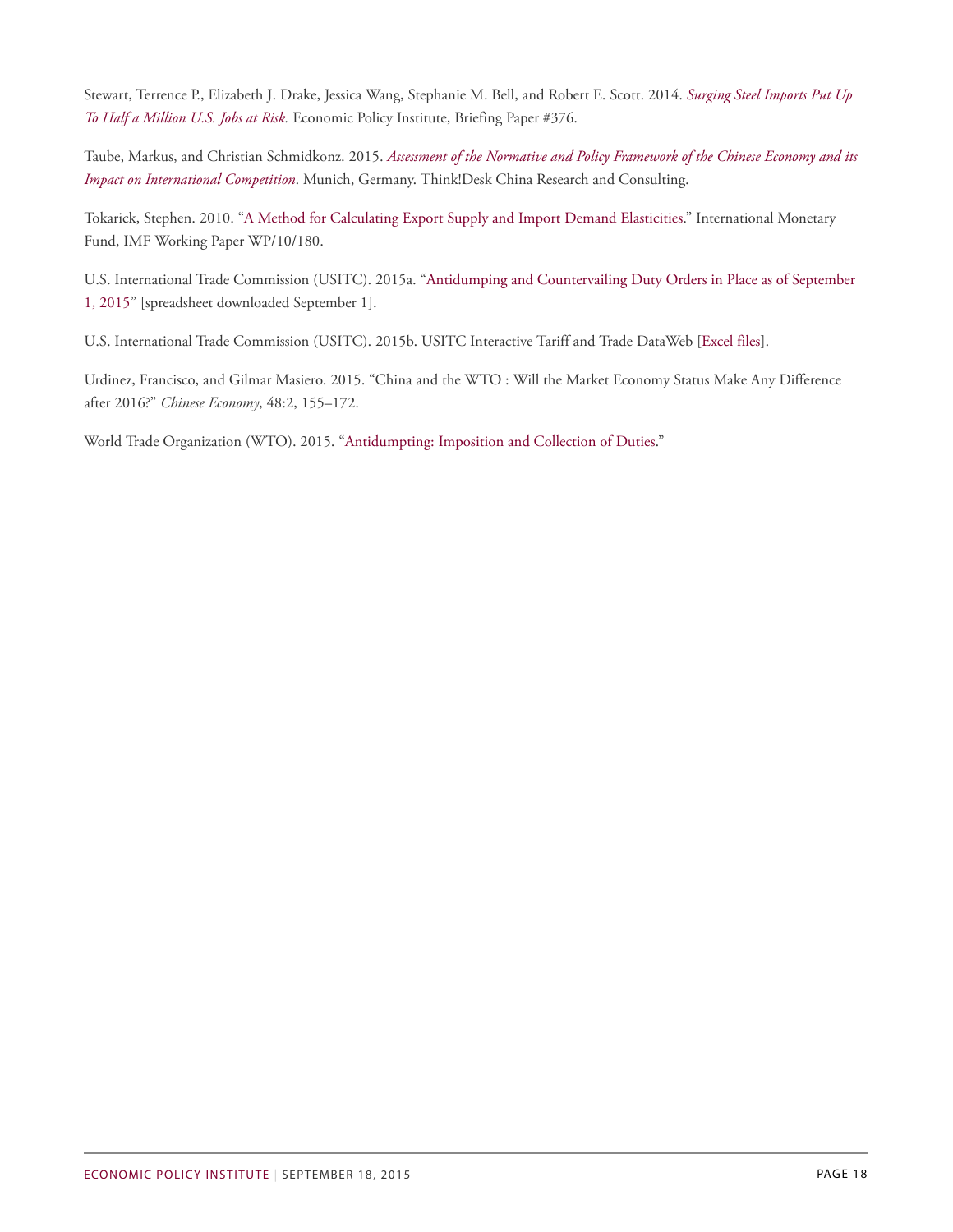#### **Jobs at risk in EU by industry if EU grants MES to China**

|                                                                                                           | Low impact*     |                                                      | <b>High impact*</b> |                                                      |
|-----------------------------------------------------------------------------------------------------------|-----------------|------------------------------------------------------|---------------------|------------------------------------------------------|
| <b>Sectors</b>                                                                                            | Jobs at<br>risk | Jobs at risk as a<br>share of industry<br>employment | Jobs at<br>risk     | Jobs at risk as a<br>share of industry<br>employment |
| Agriculture, forestry, and fisheries                                                                      | 75,700          | 0.8%                                                 | 151,400             | 1.6%                                                 |
| Mining and quarrying                                                                                      | 6,600           | 0.8%                                                 | 13,000              | 1.6%                                                 |
| <b>Manufacturing</b>                                                                                      | 779,300         | 2.4%                                                 | 1,558,700           | 4.8%                                                 |
| Food products, beverages, and tobacco<br>products                                                         | 41,600          | 0.9%                                                 | 83,200              | 1.7%                                                 |
| Textiles, wearing apparel, and leather<br>products                                                        | 187,000         | 7.8%                                                 | 374,000             | 15.5%                                                |
| Wood and products made of wood and<br>cork, except furniture; articles of straw<br>and plaiting materials | 16,000          | 1.4%                                                 | 31,900              | 2.9%                                                 |
| Paper and paper products                                                                                  | 7,400           | 1.1%                                                 | 14,900              | 2.3%                                                 |
| <b>Printing and recording services</b>                                                                    | 10,000          | 1.1%                                                 | 19,900              | 2.2%                                                 |
| Coke and refined petroleum products                                                                       | 1,500           | 0.7%                                                 | 3,100               | 1.5%                                                 |
| <b>Chemicals and chemical products</b>                                                                    | 19,600          | 1.4%                                                 | 39,100              | 2.9%                                                 |
| Basic pharmaceutical products and<br>pharmaceutical preparations                                          | 4,200           | 0.5%                                                 | 8,500               | 1.1%                                                 |
| <b>Rubber and plastics products</b>                                                                       | 29,000          | 1.8%                                                 | 58,000              | 3.7%                                                 |
| Other nonmetallic mineral products                                                                        | 15,400          | 1.1%                                                 | 30,800              | 2.2%                                                 |
| <b>Basic metals</b>                                                                                       | 21,800          | 1.7%                                                 | 43,400              | 3.4%                                                 |
| Fabricated metal products, except<br>machinery and equipment                                              | 58,900          | 1.6%                                                 | 117,800             | 3.2%                                                 |
| Computer, electronic, and optical<br>products                                                             | 143,900         | 9.2%                                                 | 287,900             | 18.3%                                                |
| <b>Electrical equipment</b>                                                                               | 49,400          | 3.5%                                                 | 98,700              | 7.1%                                                 |
| Machinery and equipment, n.e.c.                                                                           | 44,700          | 1.5%                                                 | 89,600              | 3.1%                                                 |
| Motor vehicles, trailers, and<br>semi-trailers**                                                          | 17,700          | 0.6%                                                 | 35,400              | 1.2%                                                 |
| Other transport equipment                                                                                 | 10,000          | 1.1%                                                 | 20,000              | 2.2%                                                 |
| Furniture; other manufactured goods                                                                       | 92,500          | 4.1%                                                 | 185,000             | 8.2%                                                 |
| Repair and installation services of<br>machinery and equipment                                            | 8,700           | 0.7%                                                 | 17,500              | 1.5%                                                 |
| <b>Utilities</b>                                                                                          | 29,600          | 0.9%                                                 | 59,200              | 1.8%                                                 |
| <b>Construction and construction works</b>                                                                | 31,600          | 0.2%                                                 | 63,300              | 0.4%                                                 |
|                                                                                                           |                 |                                                      |                     |                                                      |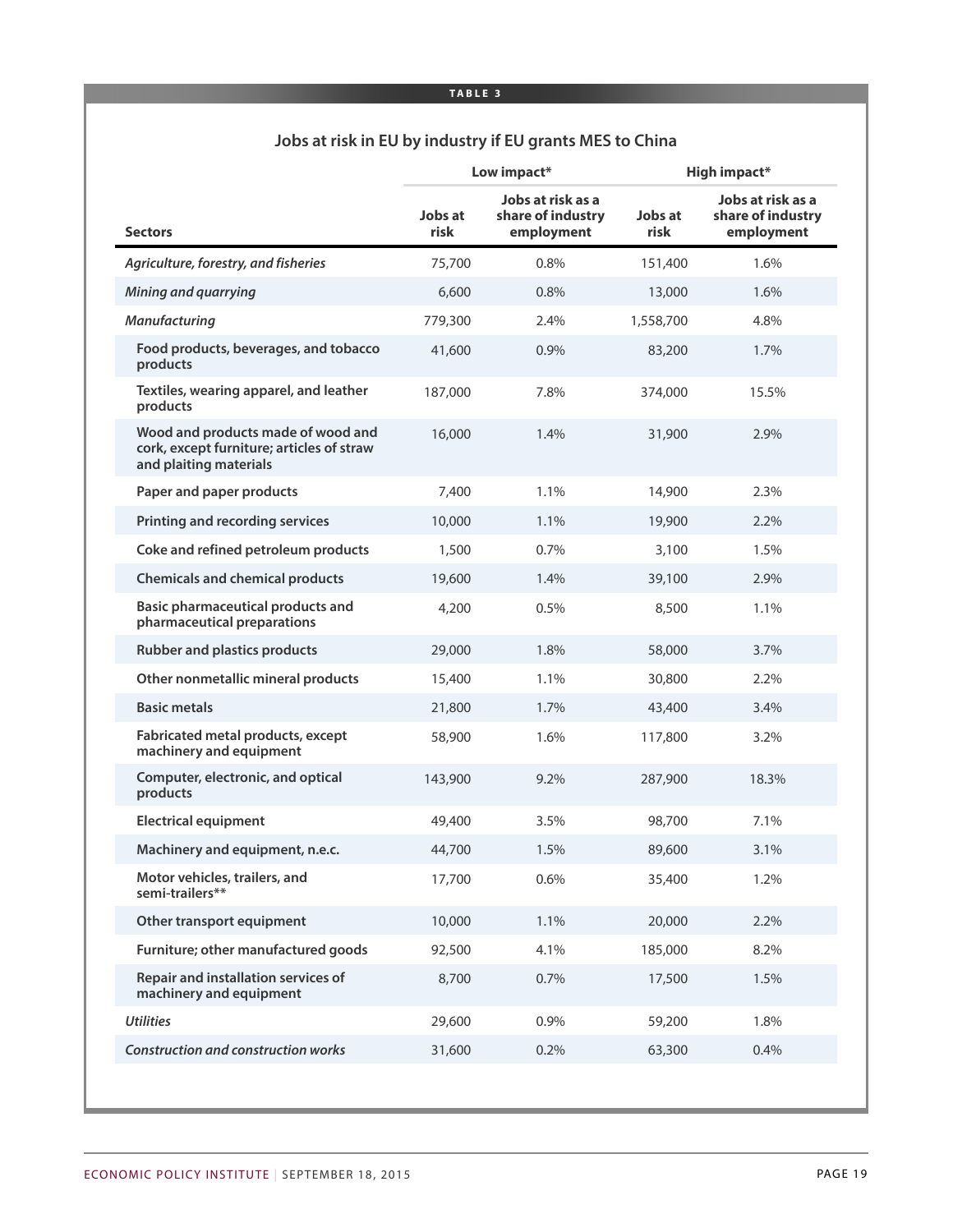#### **TABLE 3 ( C ONTINUED )**

|                                                                                       | Low impact*     |                                                      | High impact*    |                                                      |
|---------------------------------------------------------------------------------------|-----------------|------------------------------------------------------|-----------------|------------------------------------------------------|
| <b>Sectors</b>                                                                        | Jobs at<br>risk | Jobs at risk as a<br>share of industry<br>employment | Jobs at<br>risk | Jobs at risk as a<br>share of industry<br>employment |
| Wholesale and retail trade                                                            | 252,600         | 0.9%                                                 | 505,300         | 1.7%                                                 |
| <b>Transport services</b>                                                             | 83,600          | 0.8%                                                 | 167,300         | 1.6%                                                 |
| Accommodation and food services, and<br>travel                                        | 73,800          | 0.8%                                                 | 147,700         | 1.6%                                                 |
| <b>Communication services</b>                                                         | 38,200          | 0.6%                                                 | 76,400          | 1.2%                                                 |
| Finance, insurance and real estate                                                    | 61,900          | 0.8%                                                 | 123,700         | 1.5%                                                 |
| Management, legal, accounting,<br>professional, technical, and employment<br>services | 87,500          | 0.8%                                                 | 174,900         | 1.6%                                                 |
| Public, social, personal, and educational<br>services (including households)          | 225,000         | 0.3%                                                 | 450,000         | 0.6%                                                 |
| Total***                                                                              | 1,745,400       | 0.8%                                                 | 3,490,900       | 1.6%                                                 |

\* The low-impact scenario assumes granting MES to China would increase manufacturing imports from China by 25 percent over the next three to five years relative to their base level in 2011; the high-impact scenario assumes a 50 percent increase in imports from China.

\*\* Includes motor vehicle parts.

\*\*\* Subtotals may not add up to totals due to rounding.

**Source:** Authors\' analysis of Bivens(2014, Table 5), European Commission (2015a, 2015b, 2015c, 2015d, and 2015h). For a more detailed explanation of data sources and computations, see text and the appendix.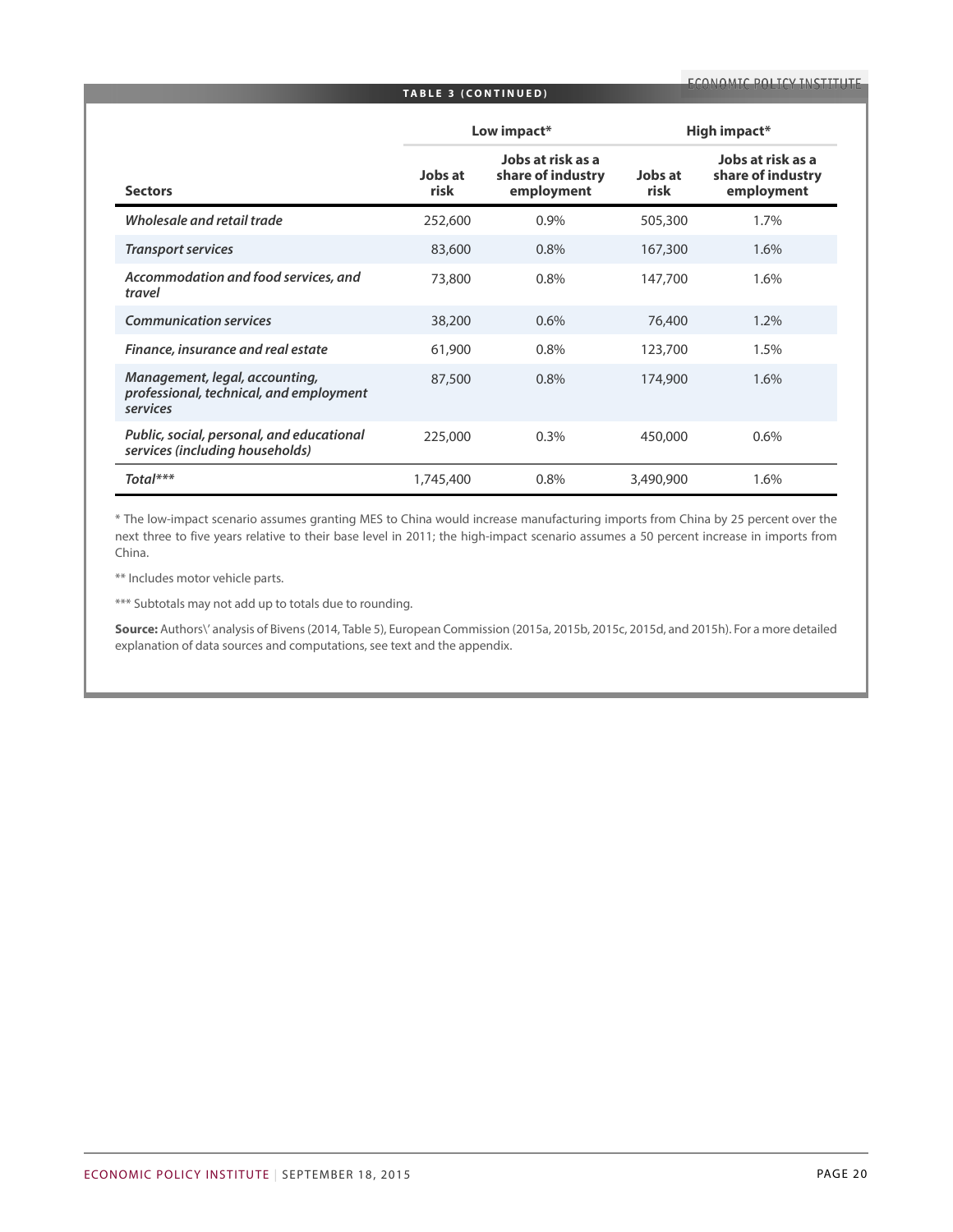**Jobs at risk if EU grants MES to China, by country, ranked by share of total country employment at risk**

|                |                   | Low impact*     |                                                        | High impact*    |                                                        |
|----------------|-------------------|-----------------|--------------------------------------------------------|-----------------|--------------------------------------------------------|
| Rank           | Country           | Jobs at<br>risk | Jobs at risk as a share of total country<br>employment | Jobs at<br>risk | Jobs at risk as a share of total country<br>employment |
| $\mathbf{1}$   | Bulgaria          | 38,000          | 1.3%                                                   | 76,100          | 2.7%                                                   |
| $\overline{2}$ | Romania           | 100,100         | 1.2%                                                   | 200,100         | 2.5%                                                   |
| 3              | Hungary           | 40,500          | 1.1%                                                   | 80,900          | 2.2%                                                   |
| $\overline{4}$ | Estonia           | 5,200           | 1.1%                                                   | 10,500          | 2.1%                                                   |
| 5              | Slovakia          | 24,400          | 1.1%                                                   | 48,800          | 2.1%                                                   |
| 6              | Portugal          | 45,700          | 1.1%                                                   | 91,400          | 2.1%                                                   |
| $\overline{7}$ | Slovenia          | 9,000           | 1.0%                                                   | 18,000          | 2.0%                                                   |
| 8              | Czech<br>Republic | 46,900          | 1.0%                                                   | 93,900          | 2.0%                                                   |
| 9              | Lithuania         | 11,100          | 1.0%                                                   | 22,100          | 1.9%                                                   |
| 10             | Poland            | 145,100         | 1.0%                                                   | 290,100         | 1.9%                                                   |
| 11             | Italy             | 208,100         | 0.9%                                                   | 416,200         | 1.9%                                                   |
| 12             | Malta             | 1,200           | 0.9%                                                   | 2,400           | 1.8%                                                   |
| 13             | Germany           | 319,700         | 0.8%                                                   | 639,200         | 1.7%                                                   |
| 14             | Latvia            | 6,300           | 0.8%                                                   | 12,600          | 1.7%                                                   |
| 15             | Austria           | 31,900          | 0.8%                                                   | 63,700          | 1.6%                                                   |
| 16             | Finland           | 19,400          | 0.8%                                                   | 38,900          | 1.6%                                                   |
| 17             | Greece            | 30,700          | 0.8%                                                   | 61,300          | 1.5%                                                   |
| 18             | Ireland           | 13,700          | 0.8%                                                   | 27,500          | 1.5%                                                   |
| 19             | Spain             | 136,600         | 0.7%                                                   | 273,300         | 1.5%                                                   |
| 20             | Denmark           | 18,900          | 0.7%                                                   | 37,800          | 1.5%                                                   |
| 21             | France            | 183,300         | 0.7%                                                   | 366,800         | 1.5%                                                   |
| 22             | Netherlands       | 52,000          | 0.7%                                                   | 104,000         | 1.4%                                                   |
| 23             | Belgium           | 30,700          | 0.7%                                                   | 61,300          | 1.4%                                                   |
| 24             | United<br>Kingdom | 193,400         | 0.7%                                                   | 386,800         | 1.4%                                                   |
| 25             | Sweden            | 30,400          | 0.7%                                                   | 60,700          | 1.4%                                                   |
| 26             | Cyprus            | 2,400           | 0.6%                                                   | 4,800           | 1.3%                                                   |
| 27             | Luxembourg        | 1,000           | 0.6%                                                   | 2,000           | 1.2%                                                   |

\* The low-impact scenario assumes granting MES to China would increase manufacturing imports from China by 25 percent over the next three to five years relative to their base level in 2011; the high-impact scenario assumes a 50 percent increase in imports from China.

Source: Authors\' analysis of Bivens (2014, Table 5), European Commission (2015a, 2015b, 2015c, 2015d, and 2015h). For a more detailed explanation of data sources and computations, see text and the appendix.

ECONOMIC POLICY INSTITUTE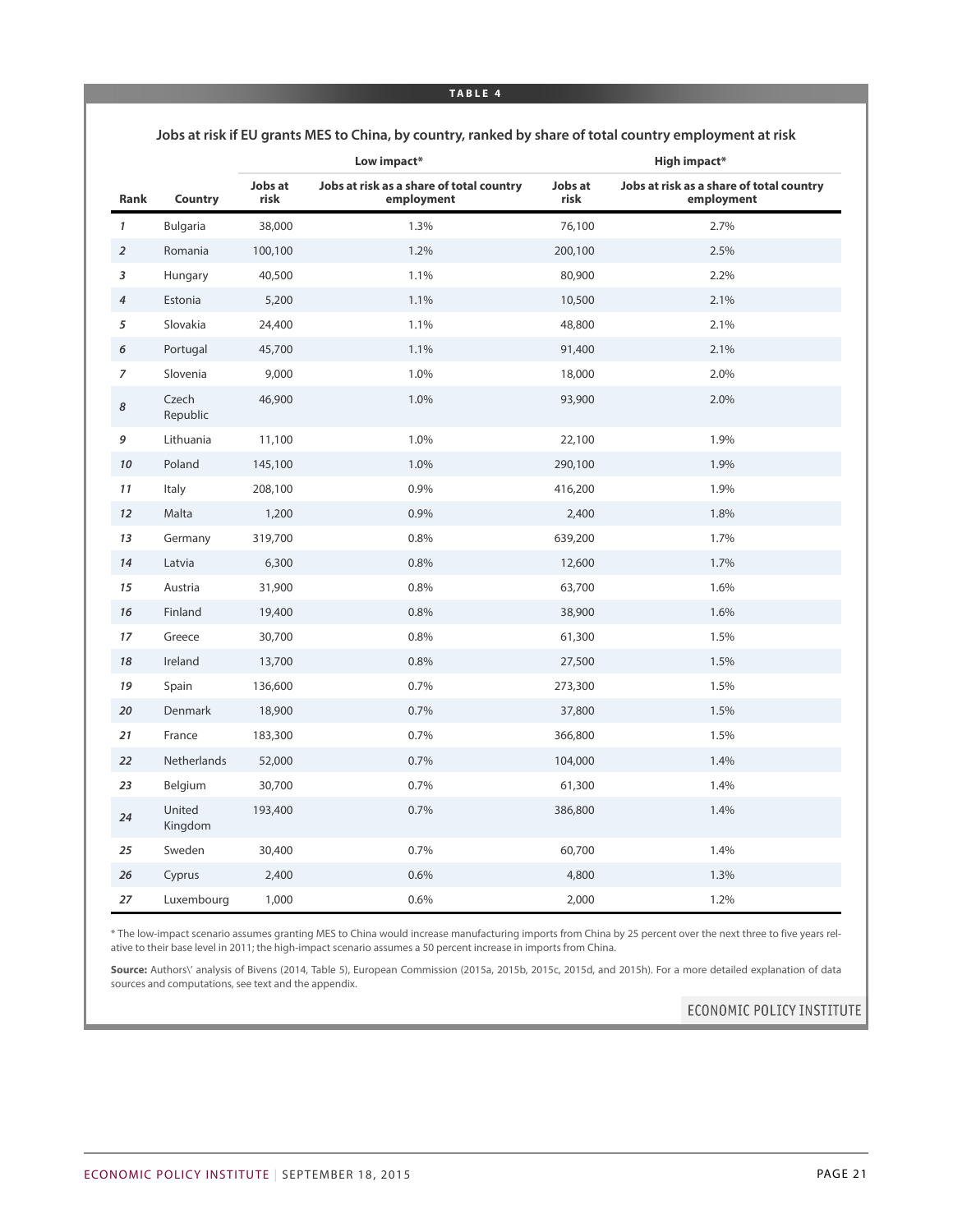|                |                   |                 | Low impact*                                            | High impact*    |                                                        |  |
|----------------|-------------------|-----------------|--------------------------------------------------------|-----------------|--------------------------------------------------------|--|
| Rank           | Country           | Jobs at<br>risk | Jobs at risk as a share of total country<br>employment | Jobs at<br>risk | Jobs at risk as a share of total country<br>employment |  |
| $\mathbf{1}$   | Germany           | 319,700         | 0.8%                                                   | 639,200         | 1.7%                                                   |  |
| $\overline{2}$ | Italy             | 208,100         | 0.9%                                                   | 416,200         | 1.9%                                                   |  |
| 3              | United<br>Kingdom | 193,400         | 0.7%                                                   | 386,800         | 1.4%                                                   |  |
| $\overline{4}$ | France            | 183,300         | 0.7%                                                   | 366,800         | 1.5%                                                   |  |
| 5              | Poland            | 145,100         | 1.0%                                                   | 290,100         | 1.9%                                                   |  |
| 6              | Spain             | 136,600         | 0.7%                                                   | 273,300         | 1.5%                                                   |  |
| 7              | Romania           | 100,100         | 1.2%                                                   | 200,100         | 2.5%                                                   |  |
| 8              | Netherlands       | 52,000          | 0.7%                                                   | 104,000         | 1.4%                                                   |  |
| 9              | Czech<br>Republic | 46,900          | 1.0%                                                   | 93,900          | 2.0%                                                   |  |
| 10             | Portugal          | 45,700          | 1.1%                                                   | 91,400          | 2.1%                                                   |  |
| 11             | Hungary           | 40,500          | 1.1%                                                   | 80,900          | 2.2%                                                   |  |
| 12             | <b>Bulgaria</b>   | 38,000          | 1.3%                                                   | 76,100          | 2.7%                                                   |  |
| 13             | Austria           | 31,900          | 0.8%                                                   | 63,700          | 1.6%                                                   |  |
| 14             | Greece            | 30,700          | 0.8%                                                   | 61,300          | 1.5%                                                   |  |
| 15             | Belgium           | 30,700          | 0.7%                                                   | 61,300          | 1.4%                                                   |  |
| 16             | Sweden            | 30,400          | 0.7%                                                   | 60,700          | 1.4%                                                   |  |
| 17             | Slovakia          | 24,400          | 1.1%                                                   | 48,800          | 2.1%                                                   |  |
| 18             | Finland           | 19,400          | 0.8%                                                   | 38,900          | 1.6%                                                   |  |
| 19             | Denmark           | 18,900          | 0.7%                                                   | 37,800          | 1.5%                                                   |  |
| 20             | Ireland           | 13,700          | 0.8%                                                   | 27,500          | 1.5%                                                   |  |
| 21             | Lithuania         | 11,100          | 1.0%                                                   | 22,100          | 1.9%                                                   |  |
| 22             | Slovenia          | 9,000           | 1.0%                                                   | 18,000          | 2.0%                                                   |  |
| 23             | Latvia            | 6,300           | 0.8%                                                   | 12,600          | 1.7%                                                   |  |
| 24             | Estonia           | 5,200           | 1.1%                                                   | 10,500          | 2.1%                                                   |  |
| 25             | Cyprus            | 2,400           | 0.6%                                                   | 4,800           | 1.3%                                                   |  |
| 26             | Malta             | 1,200           | 0.9%                                                   | 2,400           | 1.8%                                                   |  |
| 27             | Luxembourg        | 1,000           | 0.6%                                                   | 2,000           | 1.2%                                                   |  |

#### **Jobs at risk if EU grants MES to China, by country, ranked by number of jobs at risk**

\* The low-impact scenario assumes granting MES to China would increase manufacturing imports from China by 25 percent over the next three to five years relative to their base level in 2011; the high-impact scenario assumes a 50 percent increase in imports from China.

Source: Authors\' analysis of Bivens (2014, Table 5), European Commission (2015a, 2015b, 2015c, 2015d, and 2015h). For a more detailed explanation of data sources and computations, see text and the appendix.

ECONOMIC POLICY INSTITUTE